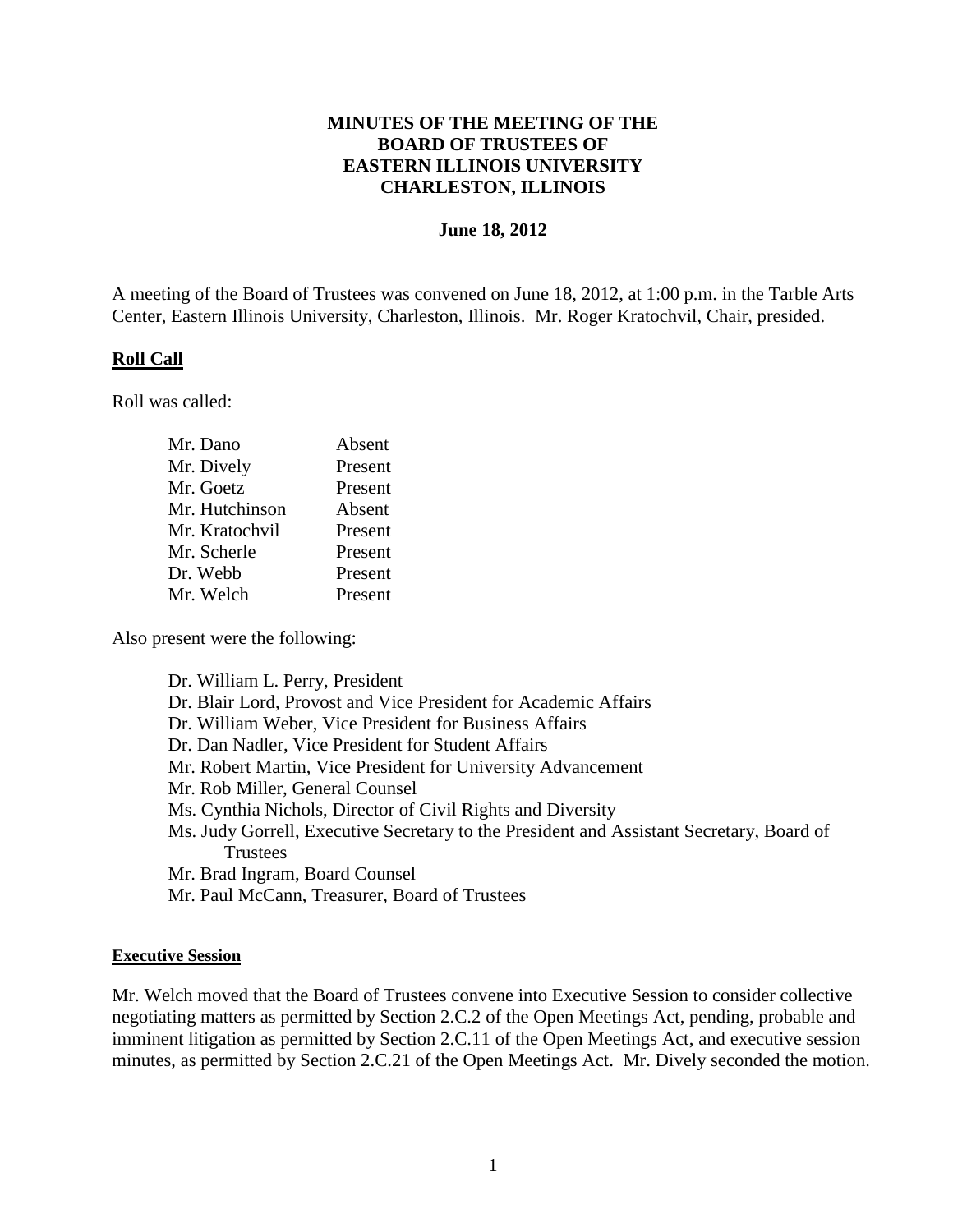Roll was called and the vote was as follows:

| Mr. Dively     | Yes |
|----------------|-----|
| Mr. Goetz      | Yes |
| Mr. Scherle    | Yes |
| Dr. Webb       | Yes |
| Mr. Welch      | Yes |
| Mr. Kratochvil | Yes |

Motion carried.

Dr. Webb moved to return to Open Session. Mr. Scherle seconded the motion.

Roll was called and the vote was as follows:

| Mr. Dively     | Yes |
|----------------|-----|
| Mr. Goetz      | Yes |
| Mr. Scherle    | Yes |
| Dr. Webb       | Yes |
| Mr. Welch      | Yes |
| Mr. Kratochvil | Yes |

Motion carried.

### **Action Items**

1. Mr. Welch moved to approve the minutes of the Board Meeting on April 13, 2012. Mr. Dively seconded the motion.

Roll was called and the vote was as follows:

| Mr. Dively     | Yes |
|----------------|-----|
| Mr. Goetz      | Yes |
| Mr. Scherle    | Yes |
| Dr. Webb       | Yes |
| Mr. Welch      | Yes |
| Mr. Kratochvil | Yes |

Motion carried.

2. Executive Session Minutes—Open Meetings Act

No action.

3. Mr. Dively moved to approve the FY13 Budget and the FY14 Budget submission; Mr. Goetz seconded the motion. Dr. Webb amended the motion to approve the FY 13 Budget; Mr. Dively seconded the amendment. The recommended revenue budget for all funds is \$218,347,300 and the recommended expenditure budget for all funds is \$208,540,600. Within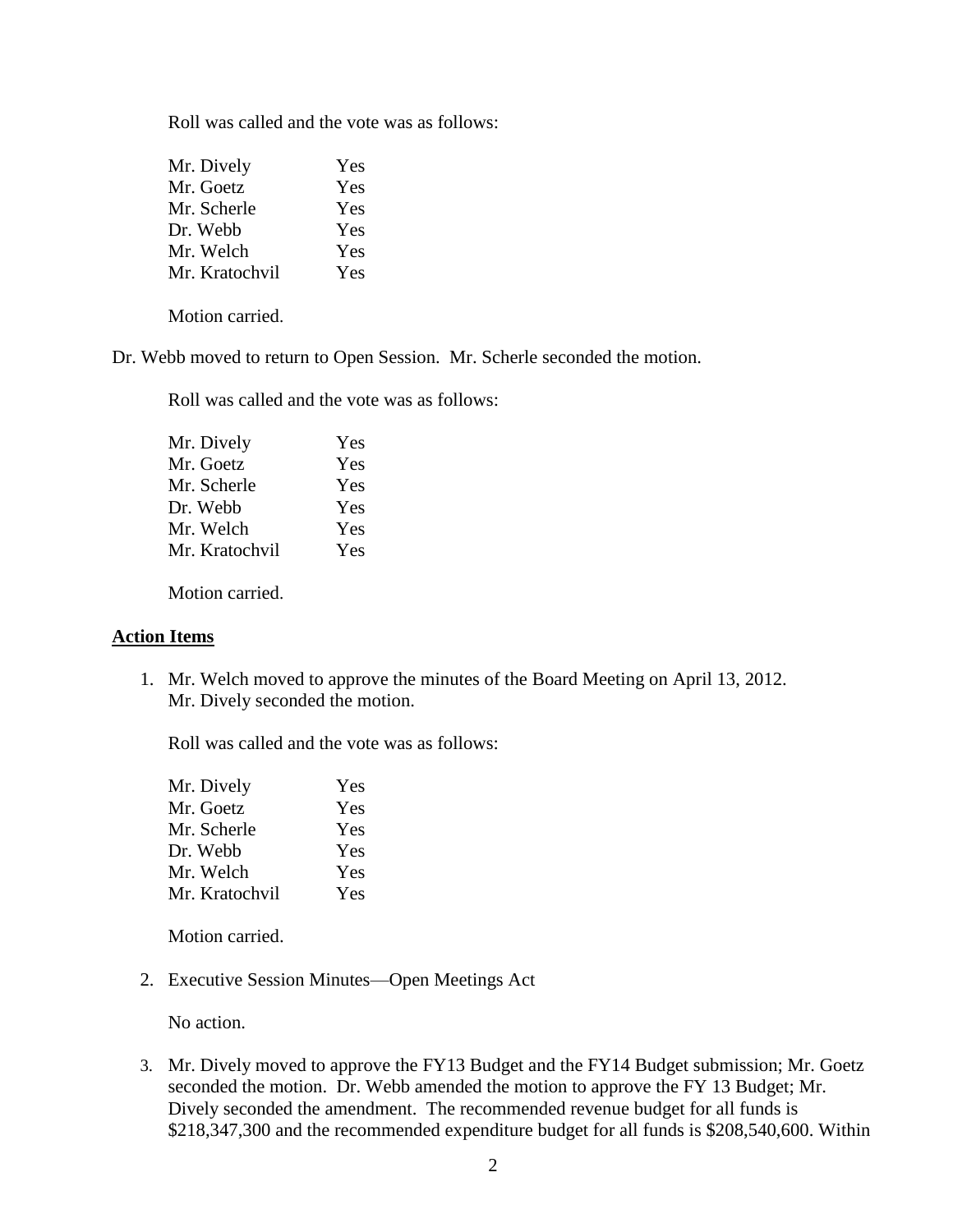the all-funds budget is a balanced appropriated/income funds budget, with revenues and expenditures both equal to \$109,151,300.

Roll was called and the vote was as follows:

| Mr. Dively     | Yes |
|----------------|-----|
| Mr. Goetz      | Yes |
| Mr. Scherle    | Yes |
| Dr. Webb       | Yes |
| Mr. Welch      | Yes |
| Mr. Kratochvil | Yes |

Motion carried.

4. Dr. Webb moved to approve the FY 2014 Budget request. Eastern is requesting a balanced appropriated/income funds budget of \$110,202,000, built under the assumption of status quo general revenue funds. The University's FY 2014 Program Priority Requests (PPRs) total \$10,553,600 for eight initiatives: academic base support, the Center for Clean Energy Research and Education (CENCERE), a new Center for Locally Sustainable Entrepreneurship (CLoSE), deferred maintenance, recruitment and retention in a diverse learning environment, the Student Success Center, a new Student Wellness Center, and technology enhancements. The all-funds FY 2014 budget request totals \$210,366,800 without any new funding for PPRs, \$220,920,400 with the requested PPR funding. Mr. Welch seconded the motion.

Roll was called and the vote was as follows:

| Yes |
|-----|
| Yes |
| Yes |
| Yes |
| Yes |
| Yes |
|     |

Motion carried.

5. Dr. Webb moved to approve depositories for non-appropriated funds. Mr. Dively seconded the motion. There were no new requests. Acquisitions/mergers/name changes include: for Eastern Illinois University Depository -- PNC Bank formerly national City Bank, Springfield, IL and for Peace Meal Program Depositories – First Farmers Bank and Trust, formerly Citizens National Bank, Oakland, IL; First Financial Bank, N.A., formerly Freestar Bank, Pontiac, IL; J. P. Morgan Chase, formerly Bank One, Champaign, IL; PNC Bank, formerly National City, Bloomington, IL; First Financial Bank, N. A., formerly First National Bank, Marshall, IL; First Security Bank, formerly Illini Bank North, Danvers, IL; Sidell State Bank, formerly The First National Bank, Homer, IL; and Busey Bank, formerly First Trust Bank of Shelbyville, Shelbyville, IL.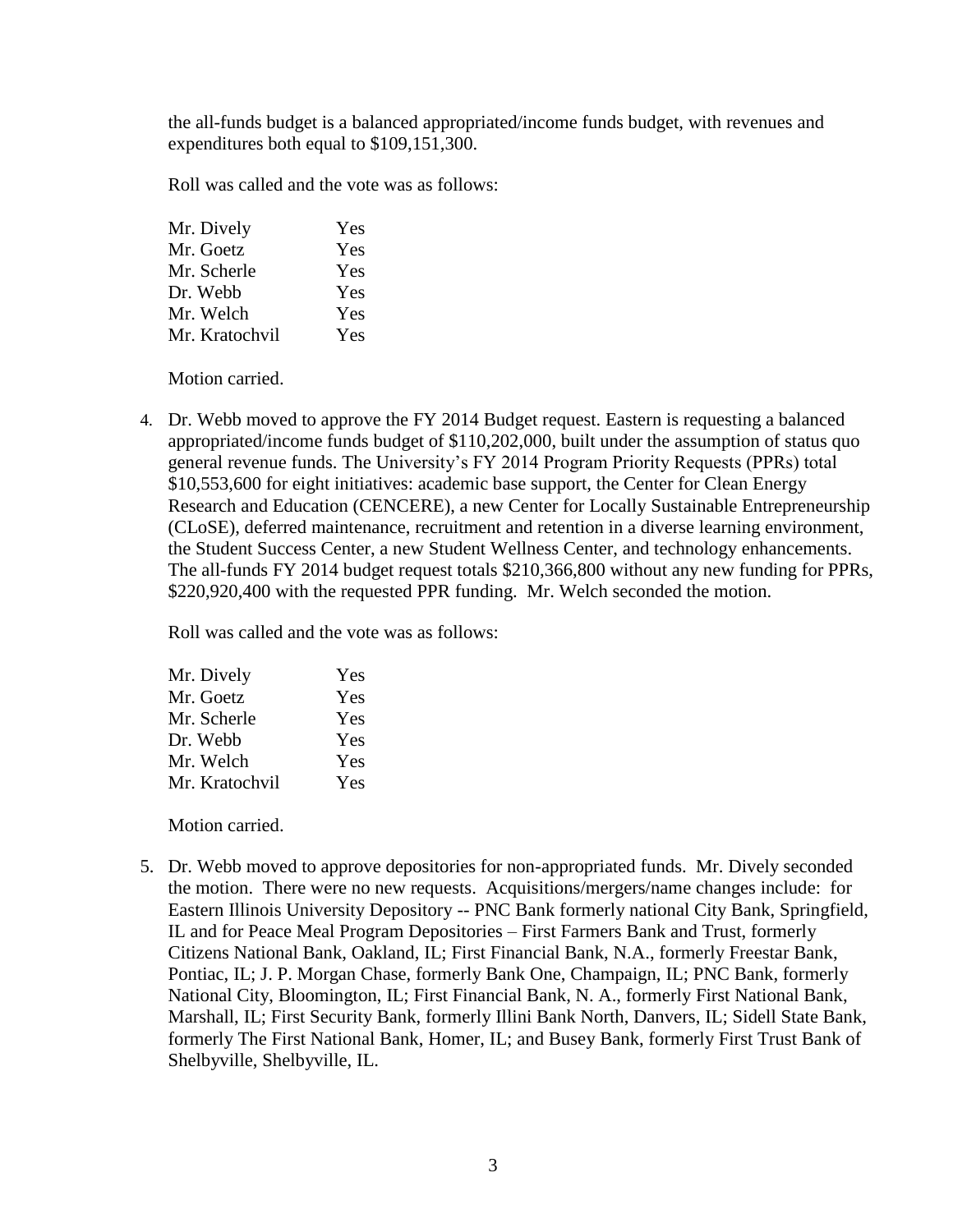Roll was called and the vote was as follows:

| Mr. Dively     | Yes |
|----------------|-----|
| Mr. Goetz      | Yes |
| Mr. Scherle    | Yes |
| Dr. Webb       | Yes |
| Mr. Welch      | Yes |
| Mr. Kratochvil | Yes |

Motion carried.

6. Mr. Scherle moved to approve the Multi-functional Digital Copy Machine Agreement. Mr. Welch seconded the motion.

Approval is for a prime vendor copier agreement, whereby Konica/Minolta Business Solutions U.S.A., Inc. shall provide the University with multi-functional digital copy machines with pricing based on a per copy charge. All machines shall be network ready and also act as a laser printer, scanner and also have optional faxing capabilities. The agreement includes equipment rental, all maintenance services, toner, repair parts, training and all supplies excluding paper. The agreement shall be for four (4) years beginning July 1, 2012 through June 30, 2016 with the University's option to renew for three (3) additional two-year periods. Option period renewal pricing shall be negotiated.

The recommended vendor is Konica Minolta Business Solutions U.S.A., Inc. Peoria, IL at a cost not to exceed \$325,000.00 per each agreement year. The fund source is appropriated funds and local funds.

Roll was called and the vote was as follows:

| Mr. Dively     | Yes |
|----------------|-----|
| Mr. Goetz      | Yes |
| Mr. Scherle    | Yes |
| Dr. Webb       | Yes |
| Mr. Welch      | Yes |
| Mr. Kratochvil | Yes |

Motion carried.

7. Mr. Dively moved to approve the purchase of Electronic Resources for Booth Library for the period July 1, 2012 through June 30, 2013. The recommended vendor is the University of Illinois, CARLI, Champaign, IL at a cost not to exceed \$330,000.00, and the fund source is appropriated funds.

Roll was called and the vote was as follows:

| Mr. Dively  | Yes |
|-------------|-----|
| Mr. Goetz   | Yes |
| Mr. Scherle | Yes |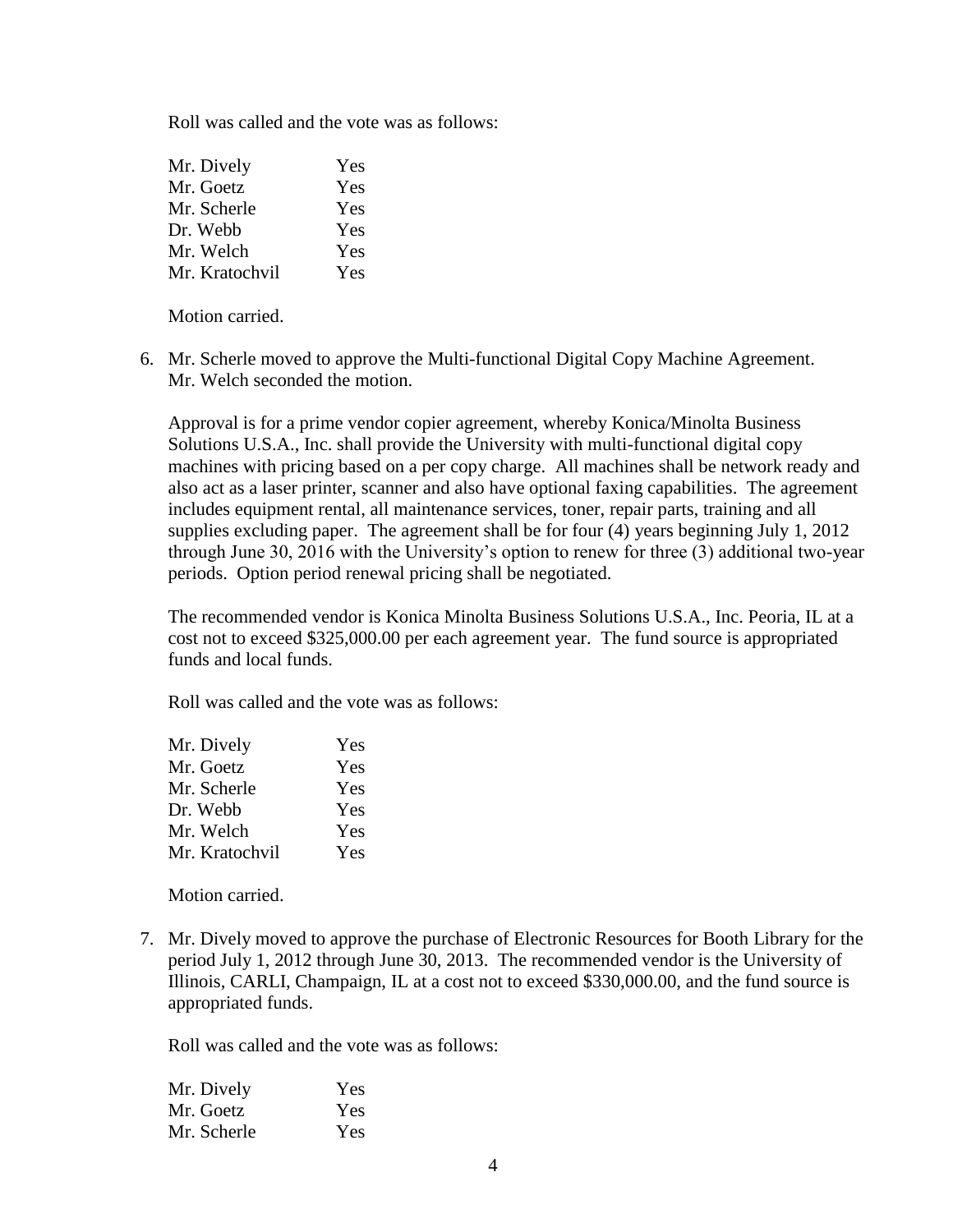| Dr. Webb       | Yes |
|----------------|-----|
| Mr. Welch      | Yes |
| Mr. Kratochvil | Yes |

Motion carried.

8. Mr. Scherle moved to approve the clearing, earth fill, underground piping, concrete foundation and floor for a new Grounds Shop at a cost of \$271,375.00 (general construction of \$246,705.00 and a contingency amount of \$24,670.00). The vendor is Duce Construction Company of Champaign, IL. The fund source is local funds. Mr. Welch seconded the motion.

Roll was called and the vote was as follows:

| Yes |
|-----|
| Yes |
| Yes |
| Yes |
| Yes |
| Yes |
|     |

Motion carried.

9. Mr. Welch moved to approve the purchase of a Learning Management System (LMS) at a cost not to exceed \$650,000.00 for a two-year period of July 1, 2012 through June 30, 2014. The University has an option to renew for four (4) additional two-year periods not to exceed a total of \$2,750,000.00 for all option periods. The LMS program is an on-line tool to be used campus-wide. Mr. Scherle seconded the motion.

Roll was called and the vote was as follows:

| Mr. Dively     | Yes |
|----------------|-----|
| Mr. Goetz      | Yes |
| Mr. Scherle    | Yes |
| Dr. Webb       | Yes |
| Mr. Welch      | Yes |
| Mr. Kratochvil | Yes |

Motion carried.

10. Dr. Webb moved to approve the adjustments to non-indentured reserves. Approval is requested in order to retain working capital allowances and adequate funds for repair/replacement of equipment and/or relevant facilities, and in accordance with Section V.G.5 of the Board of Trustees Regulations and Sections IV.A.1 and IV.C.2 of the University Guidelines 1982, Board approval is requested to increase reserves as follows: Student Fee Programs/Services \$75,000, Service Departments \$125,000, Student/Staff Programs/Services \$5,000, Educational Services \$10,000, Public Services \$2,500, Auxiliary Enterprises – Textbook Rental Service \$300,000, Capital Projects—Science Building Renovations (Fee)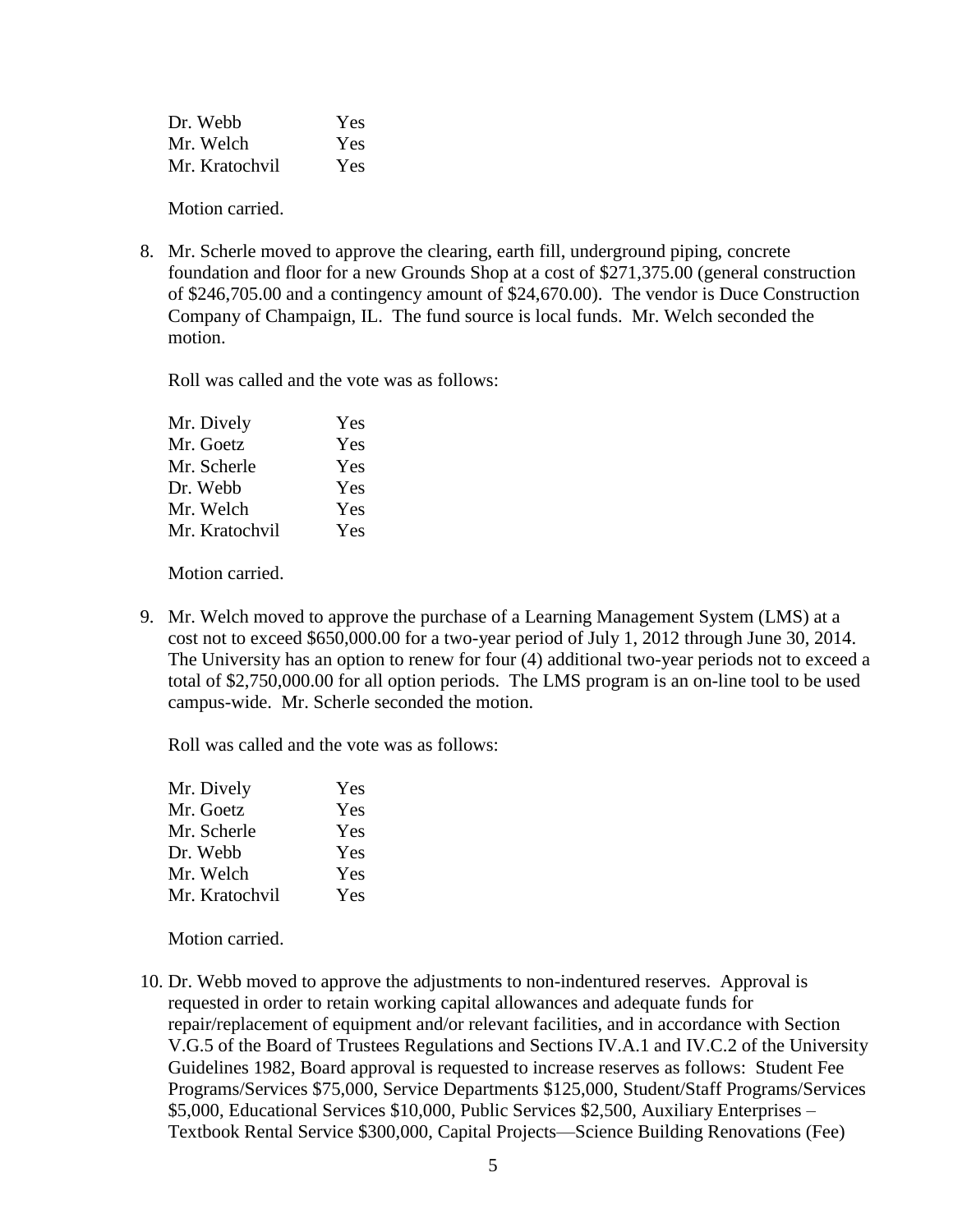\$2,000,000, Capital Projects—Center for Clean Energy Research and Education (CENCERE) \$700,000, Capital Projects—Building Security Upgrades \$2,000,000, Capital Projects— Doudna Glass \$1,000,000, Capital Projects—Grounds Shop \$600,000. Mr. Dively seconded the motion.

Roll was called and the vote was as follows:

| Mr. Dively     | Yes |
|----------------|-----|
| Mr. Goetz      | No  |
| Mr. Scherle    | Yes |
| Dr. Webb       | Yes |
| Mr. Welch      | Yes |
| Mr. Kratochvil | Yes |
|                |     |

Motion carried.

11. Mr. Goetz moved to approve the successor agreement for AFSCME Local 981. The tentative agreement for AFSCME was ratified on May 30, 2012 and is effective September 15, 2011 through September 14, 2015. The bargaining unit employees, approximately 178, will receive 1% wage increase for each year of the agreement and year one will include a 1% lump sum payment added to base wages. The estimated cost of the increases effective September 15, 2011--\$64,447, lump sum payment--\$64,447, effective September 15, 2012--\$65,091, effective September 15, 2013--\$65,742, and effective September 15, 2014--\$66,340. Mr. Scherle seconded the motion.

Roll was called and the vote was as follows:

| Mr. Dively     | Yes |
|----------------|-----|
| Mr. Goetz      | Yes |
| Mr. Scherle    | Yes |
| Dr. Webb       | Yes |
| Mr. Welch      | Yes |
| Mr. Kratochvil | Yes |
|                |     |

Motion carried.

12. Mr. Welch moved to approve the successor agreement for Carpenters, Local 347. The tentative agreement for Carpenters was ratified on May 17, 2012 and is effective May 1, 2012 through April 30, 2015. The bargaining unit employees, approximately 20, will receive 1% wage increase for each year of the agreement. The estimated cost of the increases effective May 1, 2012--\$12,130, effective May 1, 2013--\$12,500 effective May 1, 2014--\$12,519. Dr. Webb seconded the motion.

Roll was called and the vote was as follows:

| Mr. Dively  | Yes |
|-------------|-----|
| Mr. Goetz   | Yes |
| Mr. Scherle | Yes |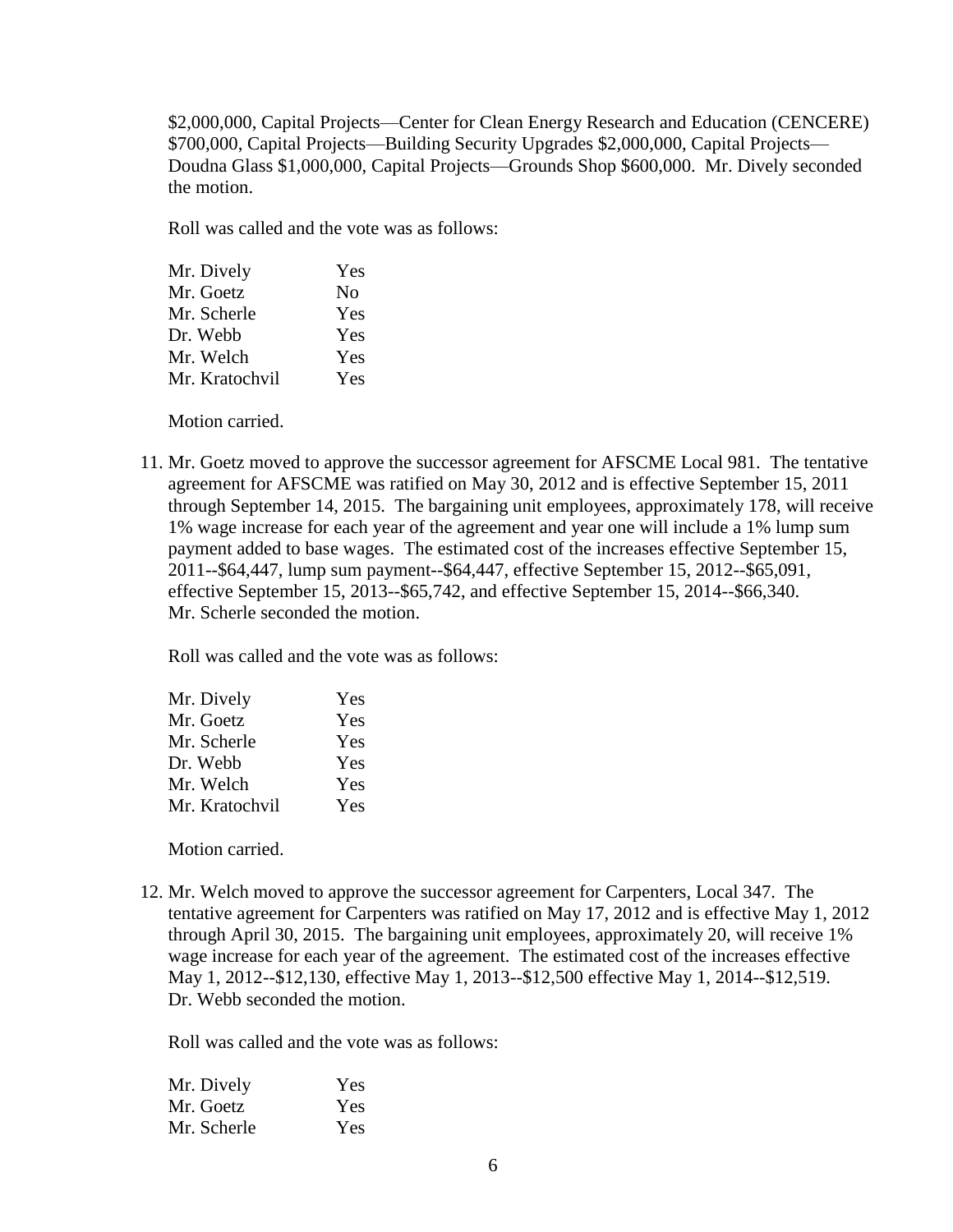| Dr. Webb       | Yes |
|----------------|-----|
| Mr. Welch      | Yes |
| Mr. Kratochvil | Yes |

Motion carried.

13. Mr. Welch moved to approve the contract renewal for Painters District Council #58. The collective bargaining agreement is in effect from May 1, 2010 to April 30, 2013, and the parties are in the final year of a three-year agreement which contains a wage opener provision. The parties agreed to a 1% lump sum increase, and the Painters ratified the tentative agreement on June 8, 2012. The bargaining unit, approximately 13 employees, will receive a 1% lump sum payment not added to base wages for year three of the agreement. The estimated cost of the increases effective May 1, 2012 is \$8,658. Dr. Webb seconded the motion.

Roll was called and the vote was as follows:

| Mr. Dively     | Yes |
|----------------|-----|
| Mr. Goetz      | Yes |
| Mr. Scherle    | Yes |
| Dr. Webb       | Yes |
| Mr. Welch      | Yes |
| Mr. Kratochvil | Yes |
|                |     |

Motion carried.

14. Mr. Scherle moved to approve the successor agreement for Illinois FOP Labor Council. The tentative agreement was ratified on Friday, June 15, 2012 and is effective July 1, 2012 through June 30, 2015. The bargaining unit employees, approximately 14, will receive 1.25% wage increase for each year of the agreement. The estimated cost of the increases effective July 1, 2012--\$9,318, effective July 1, 2013--\$9,610, and effective July 1, 2014--\$9,900. Mr. Goetz seconded the motion.

Roll was called and the vote was as follows:

| Mr. Dively     | Yes |
|----------------|-----|
| Mr. Goetz      | Yes |
| Mr. Scherle    | Yes |
| Dr. Webb       | Yes |
| Mr. Welch      | Yes |
| Mr. Kratochvil | Yes |

Motion carried.

15. Mr. Dively moved to authorize President Perry to offer a three-year contact to Mr. Lee Buchanan, Head Women's Basketball Coach, for the period June 4, 2012, to June 3, 2015. Dr. Webb seconded the motion.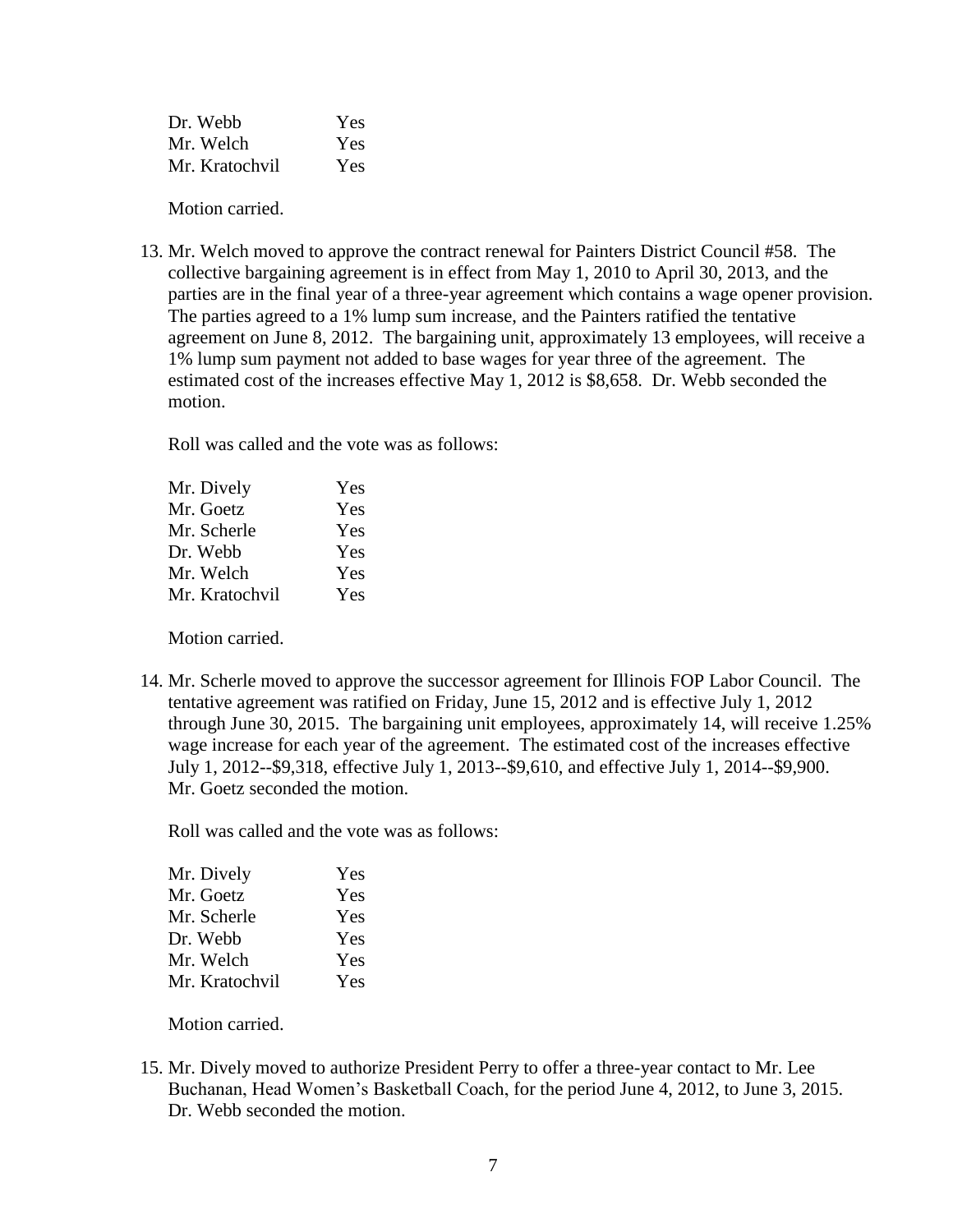Roll was called and the vote was as follows:

| Mr. Dively     | Yes |
|----------------|-----|
| Mr. Goetz      | Yes |
| Mr. Scherle    | Yes |
| Dr. Webb       | Yes |
| Mr. Welch      | Yes |
| Mr. Kratochvil | Yes |

Motion carried.

16. Dr. Webb moved to approve the revisions to the Eastern Illinois University Internal Auditing Charter. The document was reviewed with the Financial and Audit Committee on April 13, 2012 by Ms. Becky Litton, Interim Director of Internal Auditing. Mr. Goetz seconded the motion.

# Eastern Illinois University

Office of Internal Auditing Charter

The Office of Internal Auditing (Office) of Eastern Illinois University (University) functions in accordance with the State of Illinois Fiscal Control and Internal Auditing Act (FCIAA). The FCIAA establishes a State Internal Audit Advisory Board who has adopted the Institute for Internal Auditing's (IIA) definition of internal auditing, code of ethics and *International Standards for the Professional Practice of Internal Auditing* which this office adheres to for guidance.

**Definition:** As defined by the IIA, "Internal auditing is an independent, objective assurance and consulting activity designed to add value and improve an organization's operations." The internal audit function is an integral part of the University's control system. However, the internal audit review and appraisal process does not relieve other University personnel of the responsibilities assigned to them.

**Code of Ethics:** The Director and staff of the Office are expected to apply and uphold the principles of integrity, objectivity, confidentiality and competency as defined by the IIA.

**Authority:** The FCIAA requires that the Internal Auditing Director (Director) report to the President and have direct communications with the Board of Trustees (BOT). The FCIAA also requires that all Office staff be free from all operational duties and have complete unrestricted access to all University records, property, electronic media and personnel relevant to the performance of their work.

**Responsibility:** The Office is responsible for providing the University's administrators and BOT members with information about the adequacy and the effectiveness of the University's system of internal controls and quality of operating performance. To accomplish this responsibility, all institutional activities are subject to audit. The Office also conducts special projects as requested by administration and consulting services that are advisory in nature for the university community. The Office does not do consulting outside of the University.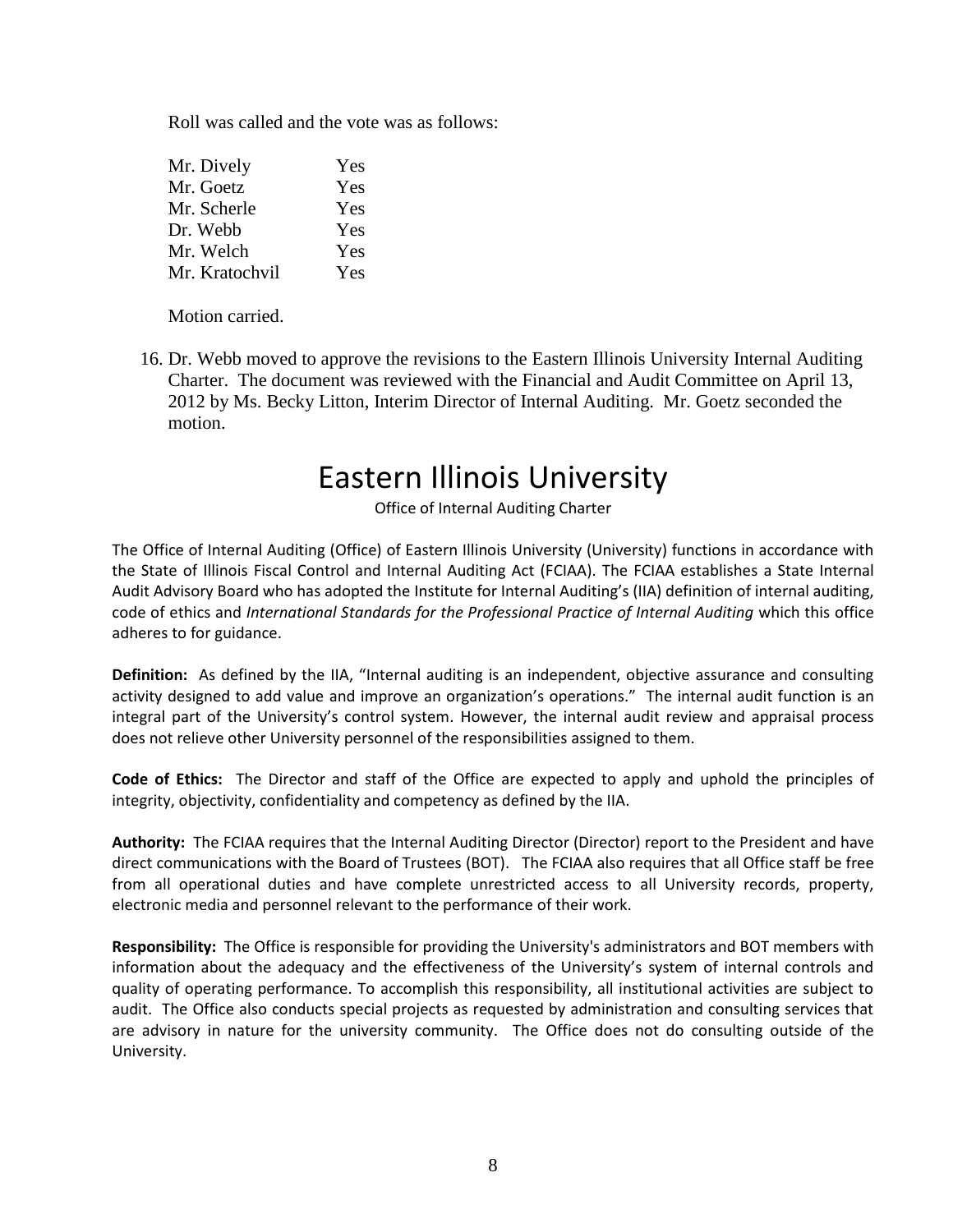The scope of internal auditing encompasses examining and evaluating the adequacy and effectiveness of the University's systems of internal control and the quality of operating performance against established standards in carrying out assigned responsibilities.

The Director is generally responsible for the administration of this charter and for functionally directing internal audit activities throughout the University. This includes submitting a flexible two-year audit plan for the President's approval prior to June 30 and reporting to the President by September 30 the status of the completion of the prior year's audits and outstanding issues.

University administrators are responsible for providing internal auditors with timely access to records, personnel, and physical properties which the Director has determined to be relevant and for making sure that prompt, pertinent, and comprehensive responses are made to audit recommendations.

This charter was prepared by the Director and has been reviewed and approved by the following:

Dr. William L. Perry President

Date

Date

Dr. Roger Kratochvil Chairperson of the Board of Trustees

Roll was called and the vote was as follows:

| Mr. Dively     | Yes |
|----------------|-----|
| Mr. Goetz      | Yes |
| Mr. Scherle    | Yes |
| Dr. Webb       | Yes |
| Mr. Welch      | Yes |
| Mr. Kratochvil | Yes |

Motion carried.

17. Mr. Welch moved to approve the "Master of Science in Sustainable Energy" degree program effective Fall 2012. Dr. Webb seconded the motion.

# **Proposal for the Master of Science in Sustainable Energy**

Effective Fall 2012

### **Synopsis**

Provost Blair Lord requests the Board of Trustees' approval to offer a new graduate degree program, the M.S. in Sustainable Energy. This interdisciplinary, research and internship-based program is designed to develop effective leaders and managers for the energy industry. It supports and is supported by the Center for Clean Energy Research and Education (CENCERE), which was created to provide integrative research opportunities for faculty, students, and staff engaged in the study of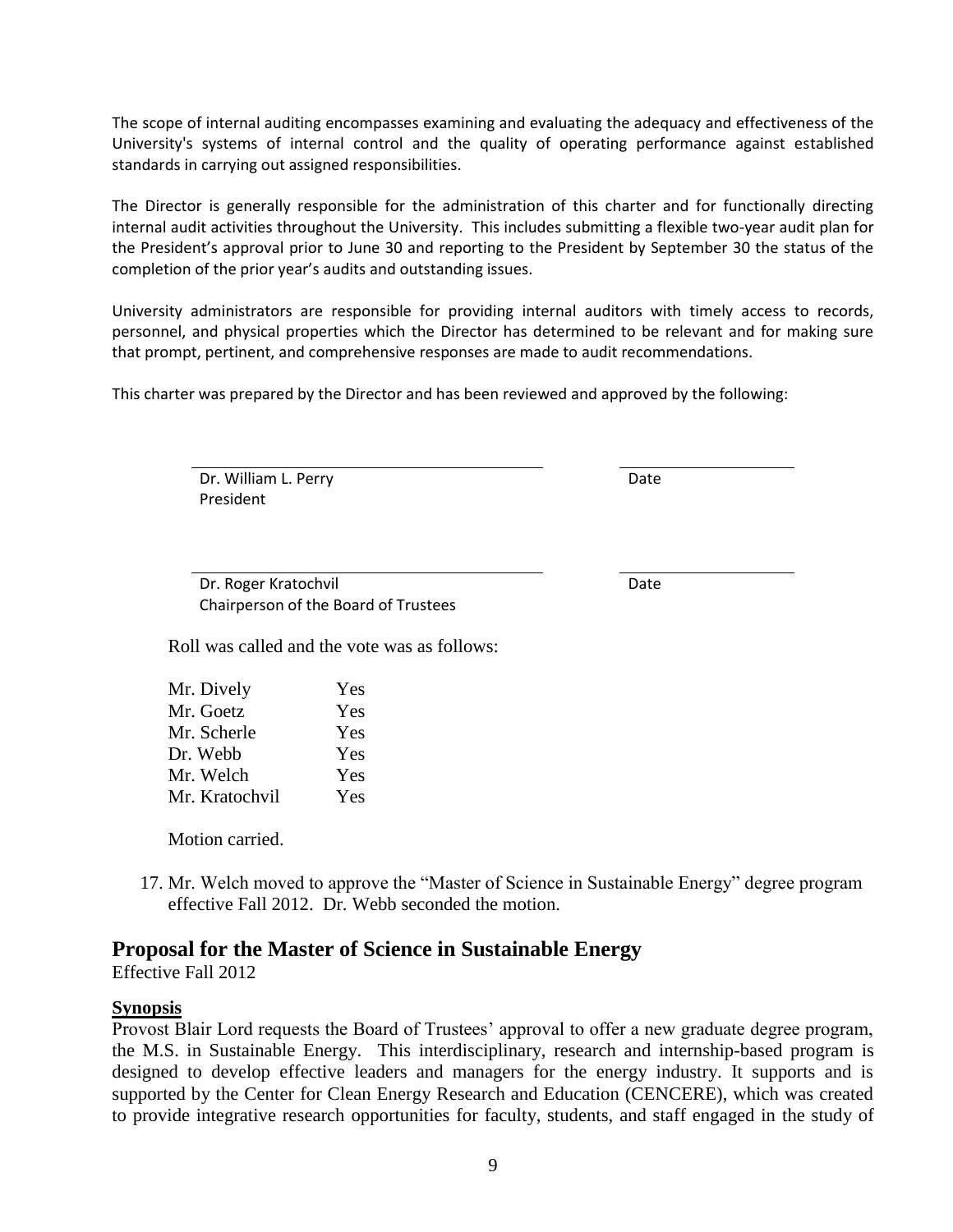clean energy and in the development of local, plant-based energy sources such as those used by the University's Renewable Energy Center.

This proposal has been approved by the departmental and college curriculum committees and by the university-wide Council on Graduate Studies. Subsequent to action by the Board of Trustees, it will be submitted to the Illinois Board of Higher Education for approval.

### **Program Requirements**

Detailed catalog copy for the M.S. in Sustainable Energy is appended to this summary. The program requires students to complete a minimum of thirty-six hours in four key areas: science and technology, business management and communication, policy and economics, and applied research. During their first semester in the program, students are required to enroll in CERE 5953, Sustainable Energy Research. They will work on energy-related research under the guidance of a faculty mentor throughout the program: They are expected to produce a research paper publishable in their discipline, and at the end of the program, to present their findings to a committee of three graduate faculty members. CERE 5983, Sustainability Practicum, will make the Renewable Energy Center and the Office of Sustainability-- Eastern's "living laboratories"--available to them, so that they may experience energy conversion, production, and conservation first hand. At the conclusion of the practicum, students will be expected to document the flow of materials, energy, information, and staff involved in these operations. This coupling of research with internship experiences that require students to put their academic knowledge to the test in a real-world setting is an extremely effective educational practice.

Upon completion of the M.S. in Sustainable Energy, students will:

- 1. Understand the sciences and technology related to energy production, conversion, utilization, and conservation.
- 2. Understand the economic, environmental, and policy impact of sustainable energy practice for a sustainable society.
- 3. Apply basic business, economic, and technology management principles to energy-based research and problem-solving.
- 4. Demonstrate effective research and communication skills.

# **Administration and Instruction**

The M.S. in Sustainable Energy will be coordinated by Dr. Peter Ping Liu, Professor in the School of Technology and Director of CENCERE. An interdisciplinary faculty committee will provide additional oversight of the curriculum, instruction, and student success, while an external advisory board of business and industry leaders will help ensure that graduates meet employer expectations. Instruction and research experiences will be provided by tenured or

tenure-track faculty in the departments of Biological Sciences, Chemistry, Communication Studies, Economics, English, Geology-Geography, Physics, Political Science, the School of Business, and the School of Technology. Their abbreviated credentials are appended to this summary.

### **Demand and Viability**

The M.S. in Sustainable Energy will prepare graduates to address documented state and national needs for energy managers in business, government, and the non-profit sector. In a March 2012 study of employment in green goods and services-2010, the Bureau of Labor Statistics reported that there were 3.1 million "green jobs," defined as those "found in businesses that produce goods and provide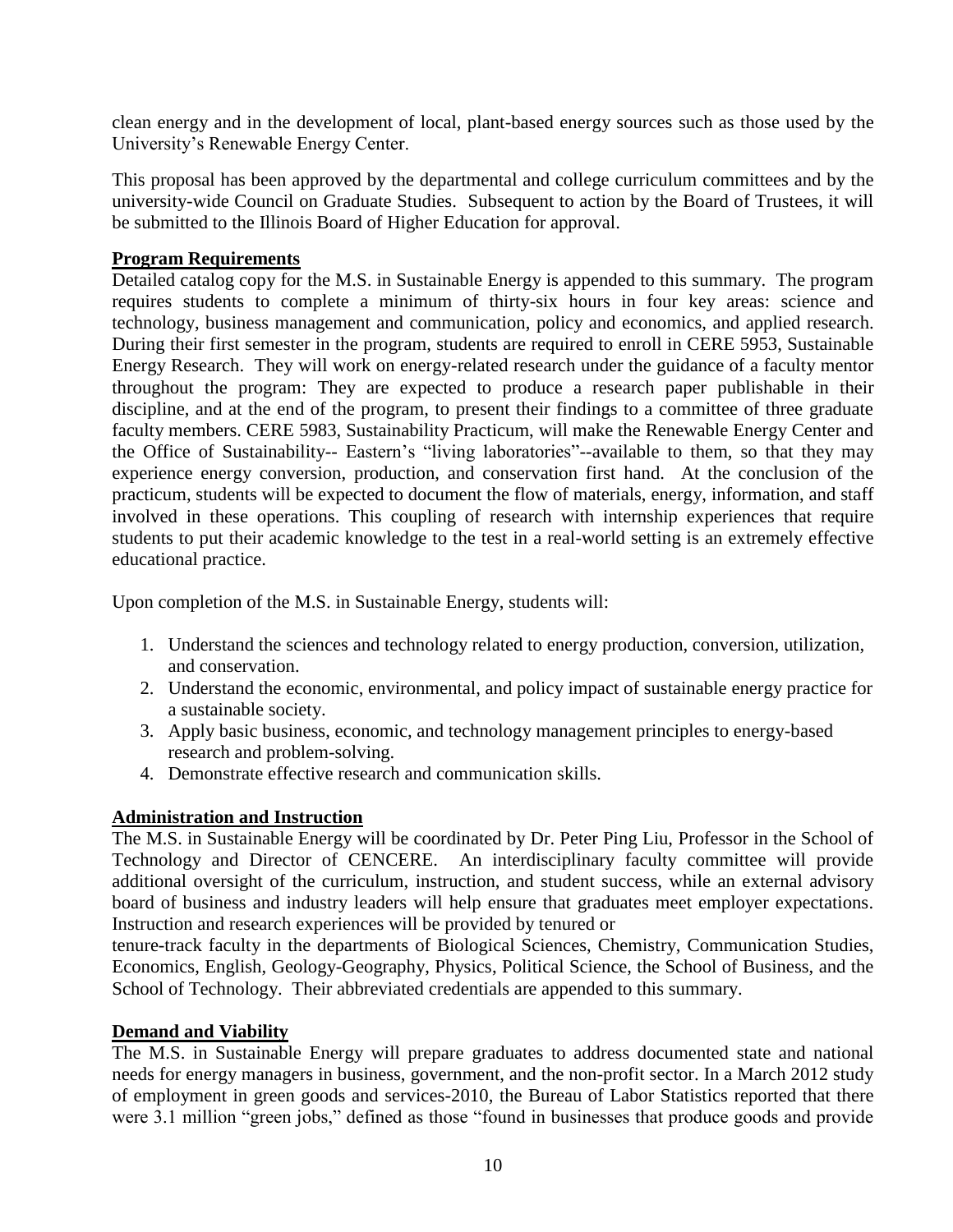services that benefit the environment or conserve natural resources" [\(http://www.bls.gov/news.release/ggqcew.nr0.htm\)](http://www.bls.gov/news.release/ggqcew.nr0.htm). According to a 2011 report from the Brookings Institution, the clean economy added half a million jobs between 2003 and 2010, outperforming the nation as a whole during the recession. [\(http://www.brookings.edu/research/reports/2011/07/13](http://www.brookings.edu/research/reports/2011/07/13-clean-economy) [clean-economy\)](http://www.brookings.edu/research/reports/2011/07/13-clean-economy).

While the University of Illinois and Southern Illinois University at Carbondale offer graduate programs in Bioenergy and in Advanced Energy and Fuels Management, respectively, the M.S. in Sustainable Energy's combination of science, management, *and* technology will uniquely prepare graduates to meet the demands of the workplace. The proposed program is expected to enroll ten students in its first year, growing to forty majors by 2017.

# **Cost**

Approximately \$50,000 will be required to initiate the program. This money, which will provide clerical support, a graduate assistant, and the coordinator's summer stipend, will be reallocated from existing college and department budgets. Once the program is fully operational, reallocated funds and external grants will cover the annual costs for instruction, administration, graduate assistantships, and equipment, projected to total \$420,000. Classes and laboratories will be conducted in existing facilities on campus and at the Renewable Energy Center (REC). However, groundbreaking for a new 4,300-square-foot research facility, to be located immediately north of the REC, is scheduled to take place in Fall 2012.

### **Relationship to Institutional and Statewide Goals**

With its focus on applied, integrative learning, the proposed M.S. in Sustainable Energy supports the Academic Excellence goal of Eastern's new Strategic Plan, as well as its ongoing mission to offer students a "superior education" culminating in graduates' ability to think critically, communicate clearly, and behave as responsible citizens and leaders. Because of its focus on energy research, conservation, and management, it also supports Goal 4 of *The Illinois Public Agenda*, which focuses on strengthening economic development in the state. In conjunction with the Renewable Energy Center and the Center for Clean Energy Research and Education, this degree program will help secure Eastern Illinois University's reputation as a leader in sustainable energy education, research, and application.

### Catalog Description **Master of Science in Sustainable Energy**

Center for Clean Energy Research and Education (CENCERE) Eastern Illinois University

| Degree:         | <b>Master of Science</b>                               |
|-----------------|--------------------------------------------------------|
| <b>Major:</b>   | <b>Sustainable Energy</b>                              |
| <b>Contact:</b> | Peter Ping Liu, PhD D, PE, OCP, CQE and CSTM, Director |
| <b>Phone:</b>   | 217-581-6267                                           |
| <b>Email:</b>   | pliu@eiu.edu                                           |
| Web:            | www.eiu.edu/energy/graduate.php                        |

### **Graduate Faculty:**

Peter Ping Liu, Director, Center for Clean Energy Research and Education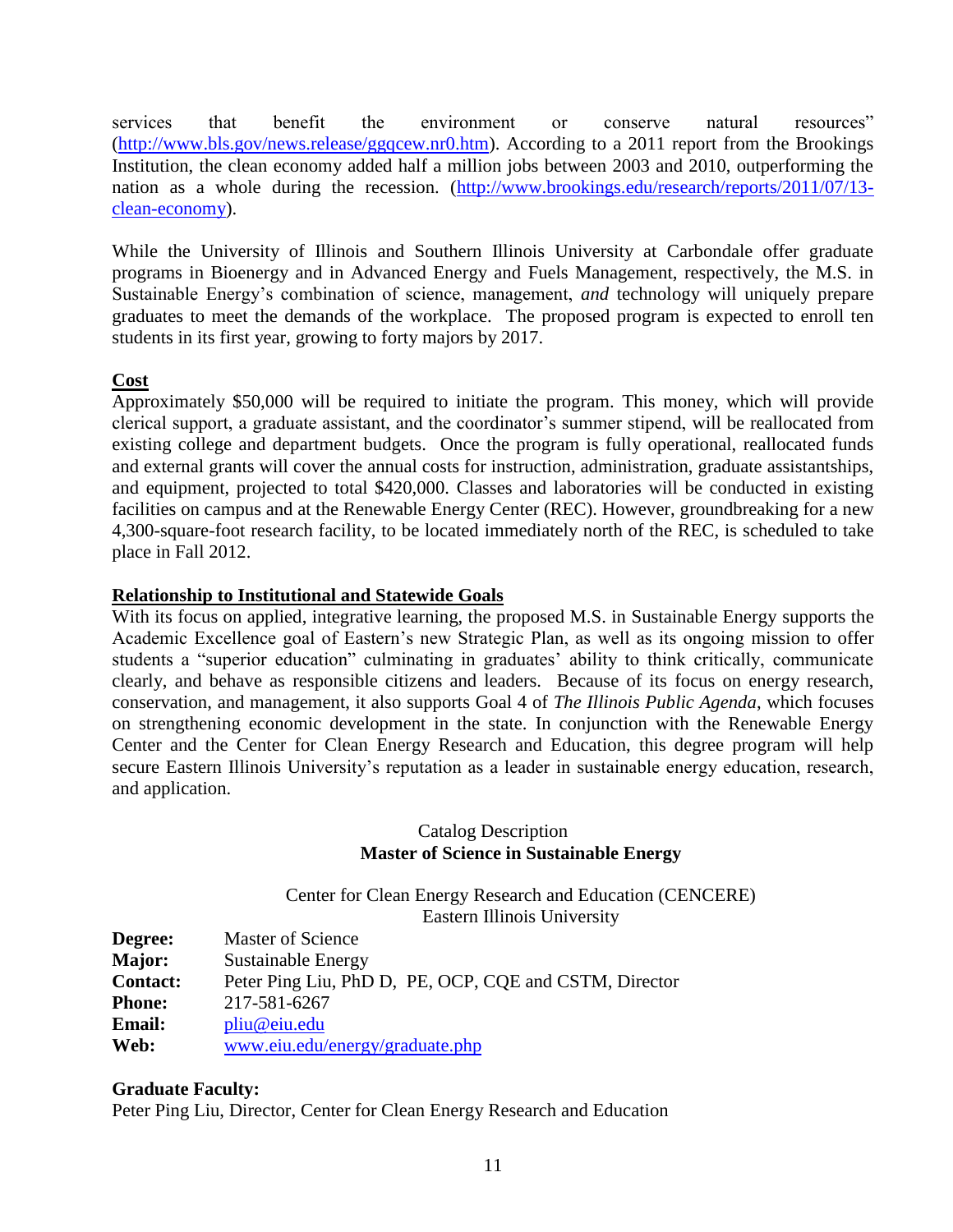Ashley, J.; Borzi, M.; Canam, T.; Cornebise, M.; Daniels, S. ; Fredrick, T. ; Gaines, K.; Ghent, L.; Hendrickson, R.; Hoerschelmann, O.; Janssen, C.; Laingen, C.; Liu, P.; McGuire, M.; Noll, C.; Periyannan, G.; Ringuette, D.; Sheeran, D.; Upadhyay, M.; Wang, Z.; Willems, J.

# **Contributing Departments/Schools:**

- Department of Biological Sciences
- Department of Chemistry
- Department of Communication Studies
- Department of Economics
- Department of English
- Department of Geology/Geography
- Department of Physics
- Department of Political Science
- School of Business
- School of Technology

### **Program Mission:**

The purpose of the Master of Science in Sustainable Energy degree program is to enable students to develop advanced knowledge and skills in order to become leaders and managers in the energy industry. Specifically, students will:

- Demonstrate an understanding the sciences and technology related to energy production, conversion, utilization and conservation.
- Demonstrate an understanding of the economic, environmental and policy impact of a sustainable energy practice for a sustainable society.
- Develop the research and communication abilities to be effective leaders in the energy industry.

# **Admission Requirements:**

To be eligible for degree candidacy, applicants must meet all of the requirements for admission to the Graduate School (see "Admission to Degree and Certificate Programs"). In addition to the published university graduate degree status requirements, the Center for Clean Energy Research and Education (CENCERE) requires that applicants demonstrate the following:

- A bachelor's degree from an accredited institution
- A minimum undergraduate GPA of 2.75
- A GRE or GMAT score
- Relevant experience and desire to work in the energy industry
- For international students, an acceptable English proficiency established by the university

Provisionally admitted students may be required to complete course work in related fields to meet admission requirements established by the Program Advisory Board.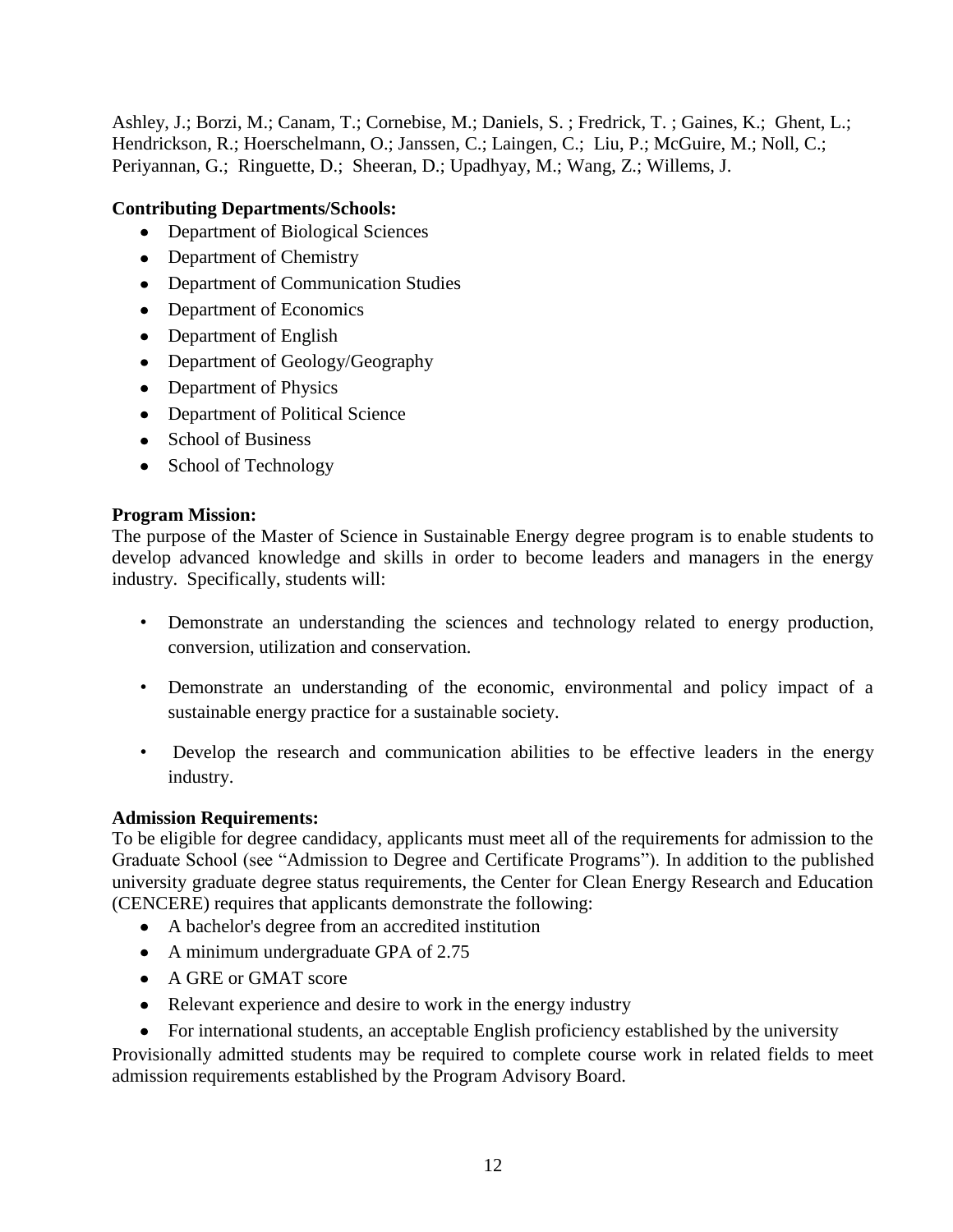# **Degree Requirements:**

Degree requirements include those outlined for the master's degree by the Graduate School (see "Requirements for the Master's Degree"). Students are required to complete the following courses:

| <b>Science Cluster</b>                                  |                                |                      |
|---------------------------------------------------------|--------------------------------|----------------------|
| 1. BIO 5333 Bioenergy and                               | 1. BIO 5203 Environmental      | 3 hours              |
| Bioresources (option for BIO                            | and Biological Sustainability  |                      |
| and CHM majors)                                         | (option for non-BIO majors)    |                      |
| 2. CHM 5007 Energy Chemistry                            |                                | 3 hours              |
| 3. PHY 5233 Energy and the Environment                  |                                | $\overline{3}$ hours |
| 4. TEC 5533 Biomass Gasification                        |                                | 3 hours              |
|                                                         |                                |                      |
| <b>Technology Management Cluster</b>                    |                                |                      |
| 5. TEC 5103 Science and                                 | 5. MBA 5680 Organizational     | 3 hours              |
| Technology of Leadership                                | <b>Behavior</b> and Group      |                      |
|                                                         | Dynamics                       |                      |
| 6. TEC 5133 Total Quality                               | 6. MBA 5660 Operations         | 3 hours              |
| <b>Systems</b>                                          | Management                     |                      |
|                                                         |                                |                      |
| 7. MBA 5001 Business Operations in Sustainable Energy   |                                | 3 hours              |
| <b>Facilities</b>                                       |                                |                      |
|                                                         |                                |                      |
|                                                         |                                |                      |
| <b>Policy and Economics</b>                             |                                |                      |
| 8. PLS 5843 Seminar in                                  | 8. ECN 5411 Seminar in         | 3 hours              |
| <b>Public Policy</b>                                    | <b>Natural Resources and</b>   |                      |
|                                                         | <b>Environmental Economics</b> |                      |
|                                                         |                                |                      |
| <b>Research Methods</b>                                 |                                |                      |
| 9. TEC 5143 Research in Technology                      |                                | 3 hours              |
|                                                         |                                |                      |
| Communication                                           |                                |                      |
| 10. CMN/ENG 5260 Communication in Science and Technical |                                | 3 hours              |
| Organizations                                           |                                |                      |
|                                                         |                                |                      |
| <b>Research and Experience</b>                          |                                |                      |
| 11. CERE 5983 Sustainability Practicum                  |                                | 3 hours              |
| 12. CERE 5953 Sustainable Energy Research               |                                | 3 hours              |
|                                                         |                                |                      |
| Total                                                   |                                | 36 hours             |

Certification of Comprehensive Knowledge: All students are required to successfully pass a written comprehensive examination prior to the completion of the graduate degree.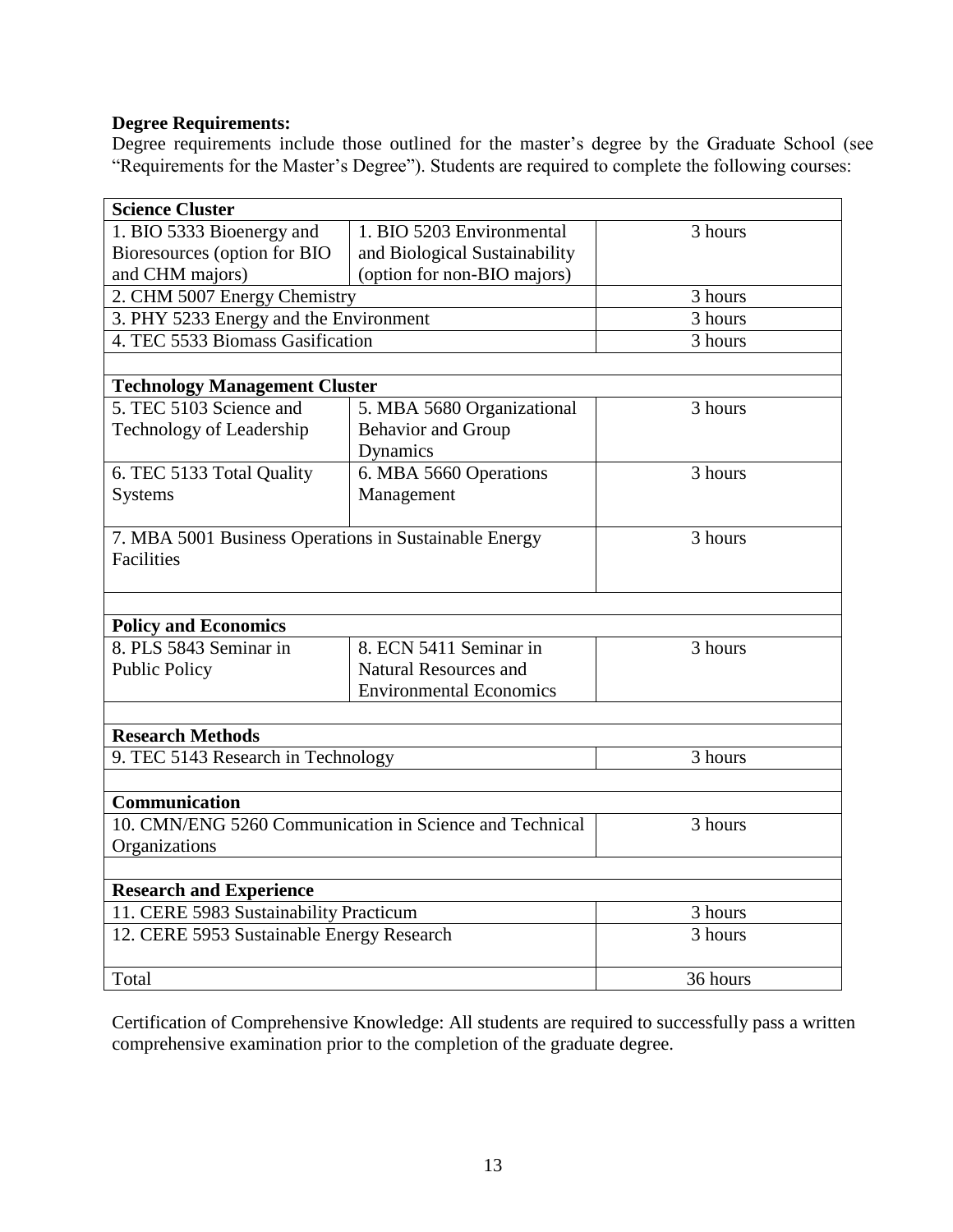# Faculty Supporting the M.S. in Sustainable Energy:

# Biological Sciences

# **Thomas Canam** (Assistant Professor )<http://www.eiu.edu/biology/canam.php>

Dr. Canam's research focuses on using plants for bioenergy and bioproduct applications, including using biotechnology to tailor plant traits for specific applications, such as bioethanol production, and using bacteria and fungi as pretreatment agents of agricultural residues destined for biomass-to-bioenergy processes, such as gasification.

# **Karen Gaines** (Associate Professor and Chair)

# [http://ux1.eiu.edu/~kfgaines/curriculum\\_vitae.html](http://ux1.eiu.edu/~kfgaines/curriculum_vitae.html)

Dr. Gaines' research interests primarily focus on wildlife toxicology at the landscape level. Much of her work involves developing spatial models that predict how different wildlife species may be exposed to contaminants such as radionuclides, metals and organics and how that may impact environmental health.

# **Andrew Methven** (Professor) <http://www.eiu.edu/biology/methven.php>

Dr. Methven's current research program is examining the distribution of the mushroom genus Lactarius in the Western Hemisphere, the utilization of biological species concepts in systematics studies of fleshy fungi, and the application of molecular techniques to population studies and mycogeography in the mushroom genus Flammulina.

# **Chemistry**

**Mark McGuire** (Professor) [http://www.eiu.edu/eiuchem/Welcome\\_Faculty\\_Mark\\_McGuire.php](http://www.eiu.edu/eiuchem/Welcome_Faculty_Mark_McGuire.php) Dr. McGuire's research, funded by the Petroleum Research Fund of the American Chemical Society, focuses on promoting photoassisted H-atom transfer reactions in order to catalyze chemical transformations using visible light—i.e., constructing solar cells that are capable of using sunlight to provide the energy for chemical synthesis (*i.e.*, artificial photosynthesis).

# **Gopal Periyannan** (Assistant Professor)

[\(http://www.eiu.edu/eiuchem/Welcome\\_Faculty\\_Gopal\\_Periyannan.php](http://www.eiu.edu/eiuchem/Welcome_Faculty_Gopal_Periyannan.php)

Dr. Periyannan's research focuses on the structure and the mechanistic aspects of Znmetalloenzymes in order to understand their physiological function and their role in disease development.

# **Zhiqing Yan** (Assistant Professor)<http://www.ux1.eiu.edu/~zyan/>

Dr. Yan's research focuses on organic chemistry and molecular recognition, computational design and organic synthesis of host molecules with cavity, studies of non-covalent interactions between host and guest molecules, studies of the effects of encapsulation toward chemical reactivity and selectivity.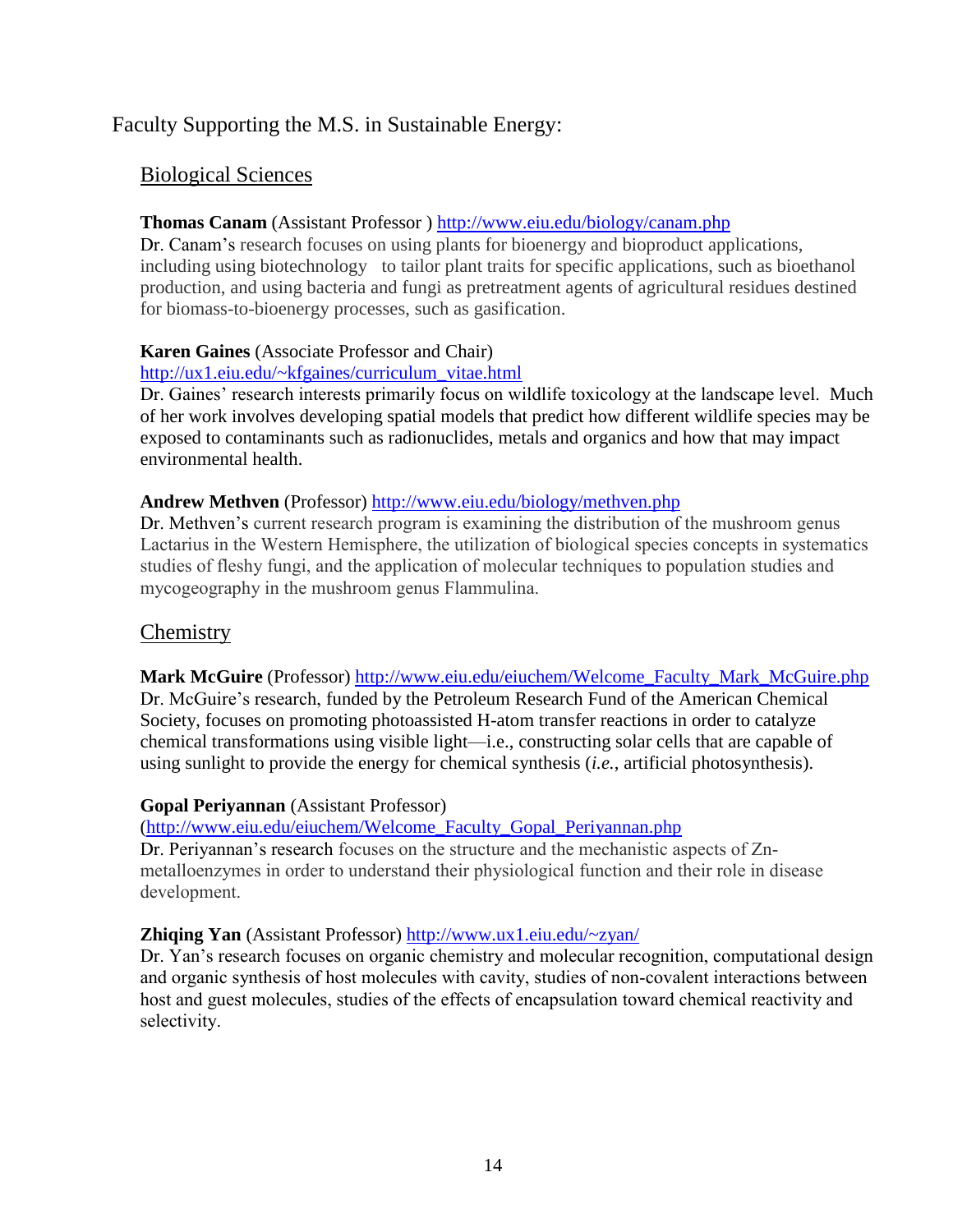# Communication Studies

# **Claudia Janssen** (Assistant Professor)

<http://www.eiu.edu/commstudies/faculty.php?id=cijanssen>

Dr. Janssen's expertise lies in the areas of organizational rhetoric, public relations, crisis communication, and remembrance. Her current research focuses on corporate ties to historical injustices within present discourses of reconciliation.

# Economics

**Mukti Upadhyay** (Professor and Graduate Coordinator)<http://ux1.eiu.edu/~mpupadhyay/> Dr. Upadhyay's research and teaching interests focus on the economics of developing countries.

# English

**Terri Fredrick** (Associate Professor)<http://www.eiu.edu/english/faculty.php?id=tafredrick> Dr. Fredrick teaches courses in professional writing and composition; she also coordinates the department's internship program. Her research interests are in service learning, writing classroom pedagogy, and workplace writing.

# Geology/Geography

**Chris Laingen** (Assistant Professor)<http://ux1.eiu.edu/~crlaingen/HomeDocs/LaingenCV.pdf> Dr. Laingen's research and teaching interests are in regional land use change analysis, specifically rural and agricultural land change in the conterminous U.S.

# Physics

**Steven Daniels** (Professor and Chair)<http://www.eiu.edu/~physics/faculty.php?id=swdaniels> Dr. Daniels' research focuses on optics and lasers, particularly light polarization and thin film deposition.

# Political Science

**Ryan Hendrickson** (Professor and Graduate Coordinator)

[http://www.eiu.edu/polisci/faculty\\_ryan\\_c\\_hendrickson.php](http://www.eiu.edu/polisci/faculty_ryan_c_hendrickson.php) Dr. Hendrickson's research and teaching focuses on international policy especially regarding the North Atlantic Treaty Organization.

# Technology

**Rendong Bai** (Assistant Professor)<http://www.eiu.edu/~tech/facultyandstaff.php?id=rbai> Dr. Bai's research interests include green computer and sustainable technologies, mobile wireless networks, and quality control.

**Jerry Cloward** (Assistant Professor)<http://www.eiu.edu/tech/personnel.php?id=jcloward>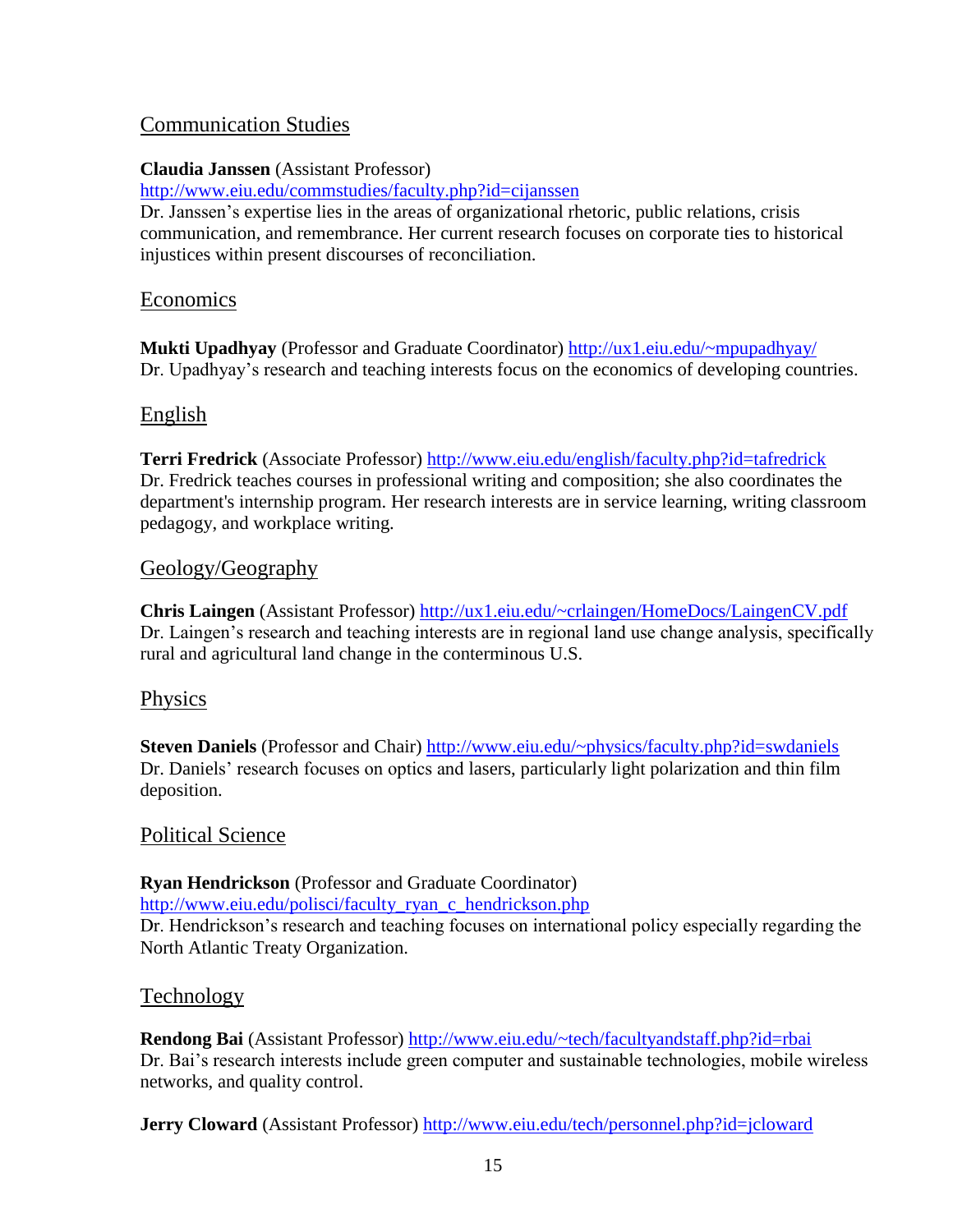Dr. Cloward's research interests include biomass gasification and green building.

#### **Peter Liu** (Professor)<http://ux1.eiu.edu/~pliu/ping.html>

Dr. Liu directs the Center for Clean Energy Research and Education. His research focuses on materials recycling, failure analysis, renewable energy, biomedical materials and devices.

Roll was called and the vote was as follows:

| Yes |
|-----|
| Yes |
| Yes |
| Yes |
| Yes |
| Yes |
|     |

Motion carried.

18. Dr. Webb moved to approve the location of the Center for Clean Energy Research and Education building to be immediately north of the newly commissioned Renewable Energy Center. The site is located near the intersection of  $18<sup>th</sup>$  Street (Illinois Route 130) and Edgar Drive. Groundbreaking for the 4,300 square-foot building is scheduled to take place in the Fall of 2012. Mr. Scherle seconded the motion.

Roll was called and the vote was as follows:

| Mr. Dively     | Yes |
|----------------|-----|
| Mr. Goetz      | Yes |
| Mr. Scherle    | Yes |
| Dr. Webb       | Yes |
| Mr. Welch      | Yes |
| Mr. Kratochvil | Yes |

Motion carried.

19. Mr. Dively moved to approve the revisions to the Code of Ethics for Tarble Arts Center. Dr. Webb seconded the motion.

#### **CODE OF ETHICS**

Tarble Arts Center Eastern Illinois University

#### **Governance**

Museum governance in its various forms is a public trust responsible for the institution's service to society. The governing authority protects and enhances the museum's collections and programs and its physical, human, and financial resources. The governing authority ensures that all these resources support the museum's mission, respond to the pluralism of society, and respect the diversity of the natural and cultural common wealth.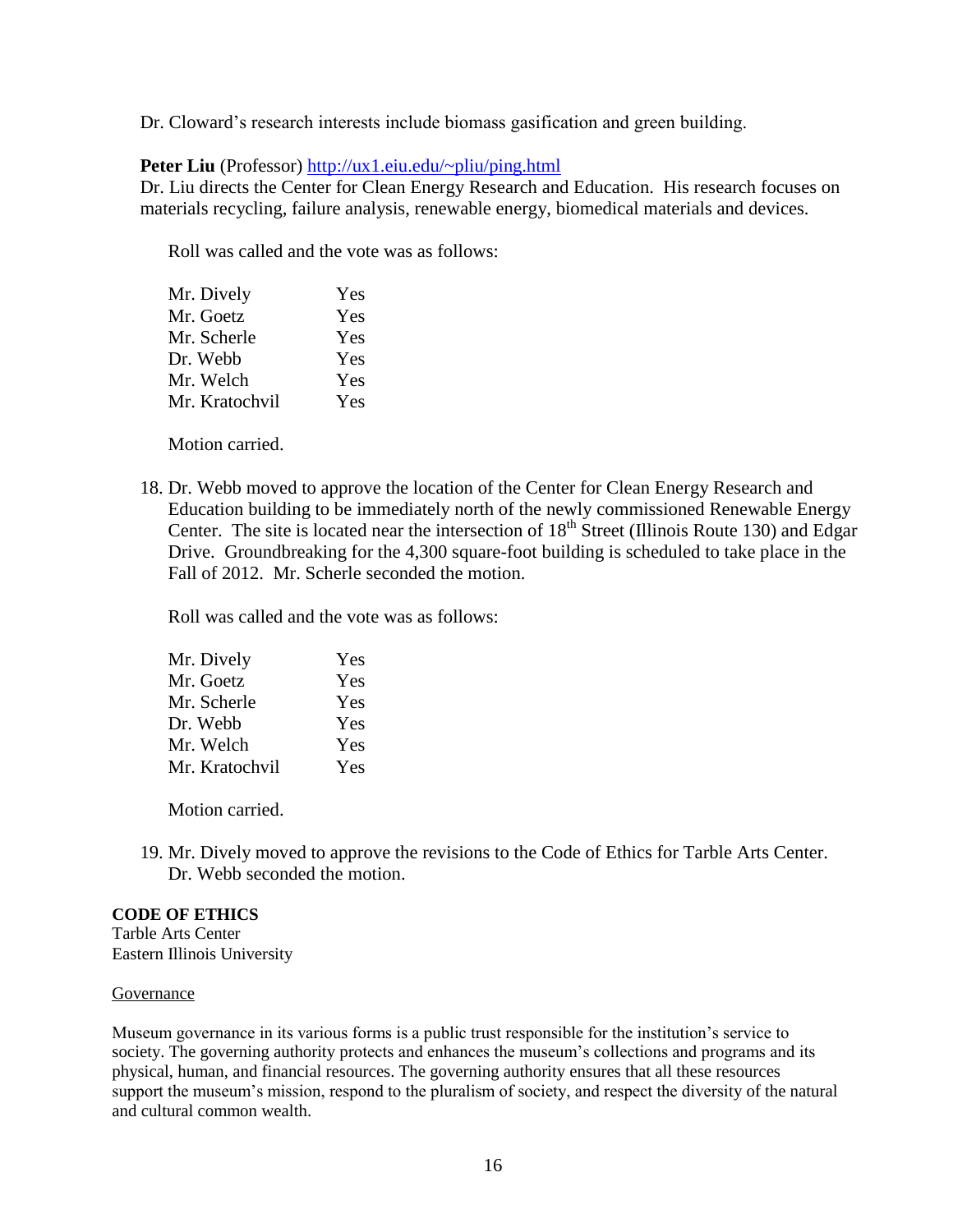To this end, Eastern Illinois University (hereinafter referred to as the University) will strive to ensure that:

• all those who work for or on behalf of the Tarble Arts Center (hereinafter referred to as the Center) understand and support its mission and public trust responsibilities

• the Tarble Arts Center advisory board members understand and fulfill their advisory trusteeship and act corporately, not as individuals

• the Center's collections and programs and its physical, human, and financial resources are protected, maintained, and developed in support of the Center's mission

• the Center staff is responsive to and represents the interests of society

• the University strives to maintain a relationship with staff in which shared roles are recognized and separate responsibilities respected

- working relationships among employees and volunteers are based on equity and mutual respect
- professional museum standards and practices inform and guide the Center's operations
- the Center's policies are articulated and prudent oversight is practiced
- governance of the Center promotes the public good rather than individual financial gain.

#### Collections

The distinctive character of museum ethics derives from the ownership, care, and use of objects representing the world's cultural common wealth. This stewardship of collections entails the highest public trust and carries with it the presumption of care, documentation, accessibility, and responsible disposal.

To this end, the Center will strive to ensure that:

- collections in its custody support its mission and public trust responsibilities
- collections in its custody are protected, secure, unencumbered, cared for, and preserved
- collections in its custody are accounted for and documented
- access to the collections and related information is permitted and regulated

• acquisition, disposal, and loan activities are conducted in a manner that respects the protection and preservation of the collection objects and discourages illicit trade in such materials

• acquisition, disposal, and loan activities conform to its mission and public trust responsibilities

• disposal of collections through sale, trade, or research activities is solely for the advancement of the Center's mission. Proceeds from the sale of collection objects are to be used consistent with the established standards of art museums and in accordance with applicable state laws, but in no event shall they be used for anything other than acquisition or direct care of collections. Deaccessioning and disposal from the Center's permanent collection must never be for the purpose of providing financial support or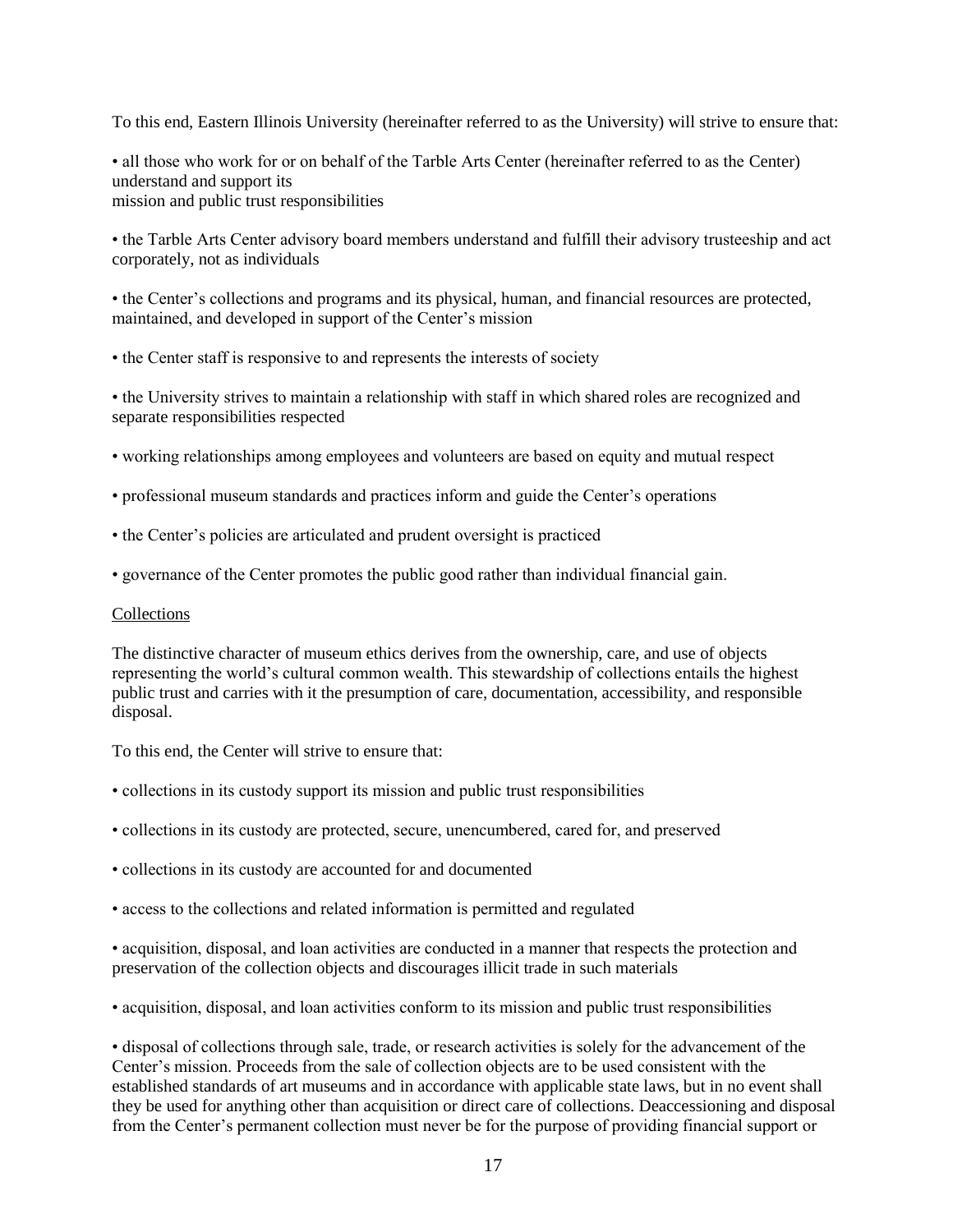benefit for other goals of the University or the Eastern Illinois University Foundation. In no event should the funds received from disposal of a deaccessioned work be used for operations or capital expenditures.

• the unique and special nature of human remains and funerary and sacred objects is recognized as the basis of all decisions concerning such collections

• collections-related activities promote the public good rather than individual financial gain.

#### Programs

Museums serve society by advancing an understanding and appreciation of the natural and cultural common wealth through exhibitions, research, scholarship, publications, and educational activities. These programs further the museum's mission and are responsive to the concerns, interests, and needs of society.

To this end the Center will strive to ensure that:

- programs support its mission and public trust responsibilities
- programs are founded on scholarship and marked by intellectual integrity
- programs are accessible and encourage participation of the widest possible audience consistent with its mission and resources
- programs respect pluralistic values, traditions and concerns

• revenue-producing activities and activities that involve relationships with external entities are compatible with the Center's mission and support its public trust responsibilities

• programs promote the public good rather than individual financial gain.

#### Staff and Professional Conduct

In addition to adhering to the codes of conduct prescribed by the University's Internal Governing Policies, related University bargaining units' contracts, and codes of conduct prescribed by the State of Illinois, it is recognized that there are also codes of conduct specific to the professional staff of the Center. Specifically:

• the Center's professional staff provides artistic leadership to the community and participates in community artistic affairs as approved by the Director so long as there is no conflict of interest. Participation on boards and committees of community arts organizations is part of the public-service responsibility of the Center's staff, so long as such participation does not involve a conflict of interest in fundraising, artistic affairs, or any other part of the individual staff member's responsibilities to the Center or to Eastern Illinois University.

• the Center's professional staff must not use his or her influence or position for personal gain. The staff members must not function as a commercial dealer in works of art nor be party to the recommendation for purchase by museums or collectors of works of art in which the staff has any undisclosed financial interest. The staff must not accept any commission or compromising gift from any seller or buyer of works of art. In their capacity of representatives of the Tarble Arts Center, the staff must not provide any statement as to the monetary value, authenticity, or attribution of a work of art.

• for members of the Center's professional staff who collect art, extraordinary discretion is required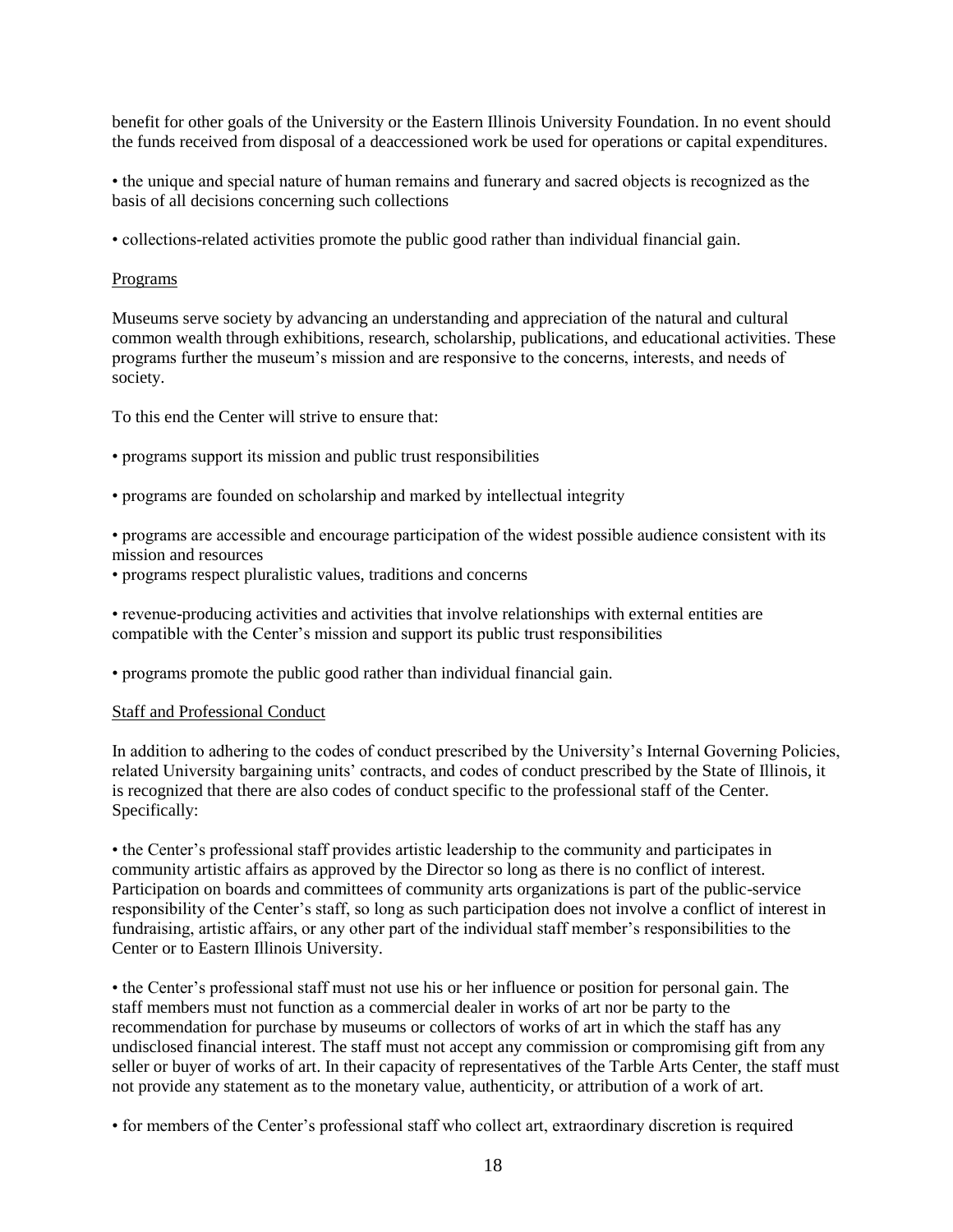to assure that no conflict of interest arises between the staff member's personal collecting activity and the concerns of the Center. To avoid any such conflict of interest, the Center's Collections Committee must be granted the first option to acquire the work or works in any case where the art in question might be acquired for the Center per current collections policies. To avoid compromising the position of the staff and the Center regarding gifts of works of art to the staff by artists whose work is or may be shown or acquired by the Center, such gifts should only be accepted in special circumstances and with full disclosure to the Collections Committee. To avoid any conflict of interest, the Center's Collections Committee must be granted the first option to obtain such gifts if the work or works in question might be acquired for the Center per current collections policies.

> Approved by the Tarble Arts Center Advisory Board, 25 October 2011 Approved by the Board of Trustees, Eastern Illinois University, 18 June 2012

Roll was called and the vote was as follows:

| Mr. Dively     | Yes |
|----------------|-----|
| Mr. Goetz      | Yes |
| Mr. Scherle    | Yes |
| Dr. Webb       | Yes |
| Mr. Welch      | Yes |
| Mr. Kratochvil | Yes |

Motion carried.

20. Mr. Welch moved to approve the 2013 Board Meeting Calendar: Friday, January 18, 2013, Friday, March 1, 2013, Friday, April 19, 2013, Monday, June 17, 2013, Friday, September 27, 2013, and Friday, November 15, 2013. All meetings will be held on the campus of Eastern Illinois University in Charleston, Illinois, unless other notice is given. Dr. Webb seconded the motion.

Roll was called and the vote was as follows:

| Yes |
|-----|
| Yes |
| Yes |
| Yes |
| Yes |
| Yes |
|     |

Motion carried.

### **Information Items**

### **President's Report**

Dr. Perry asked Dr. Blair Lord to deliver a report about academic excellence, as it relates to the Strategic Plan. Dr. Lord highlighted four points under the subject of academic excellence. He provided information on accreditations; faculty, including some of the awards they have received; student achievements; and curricular revitalization.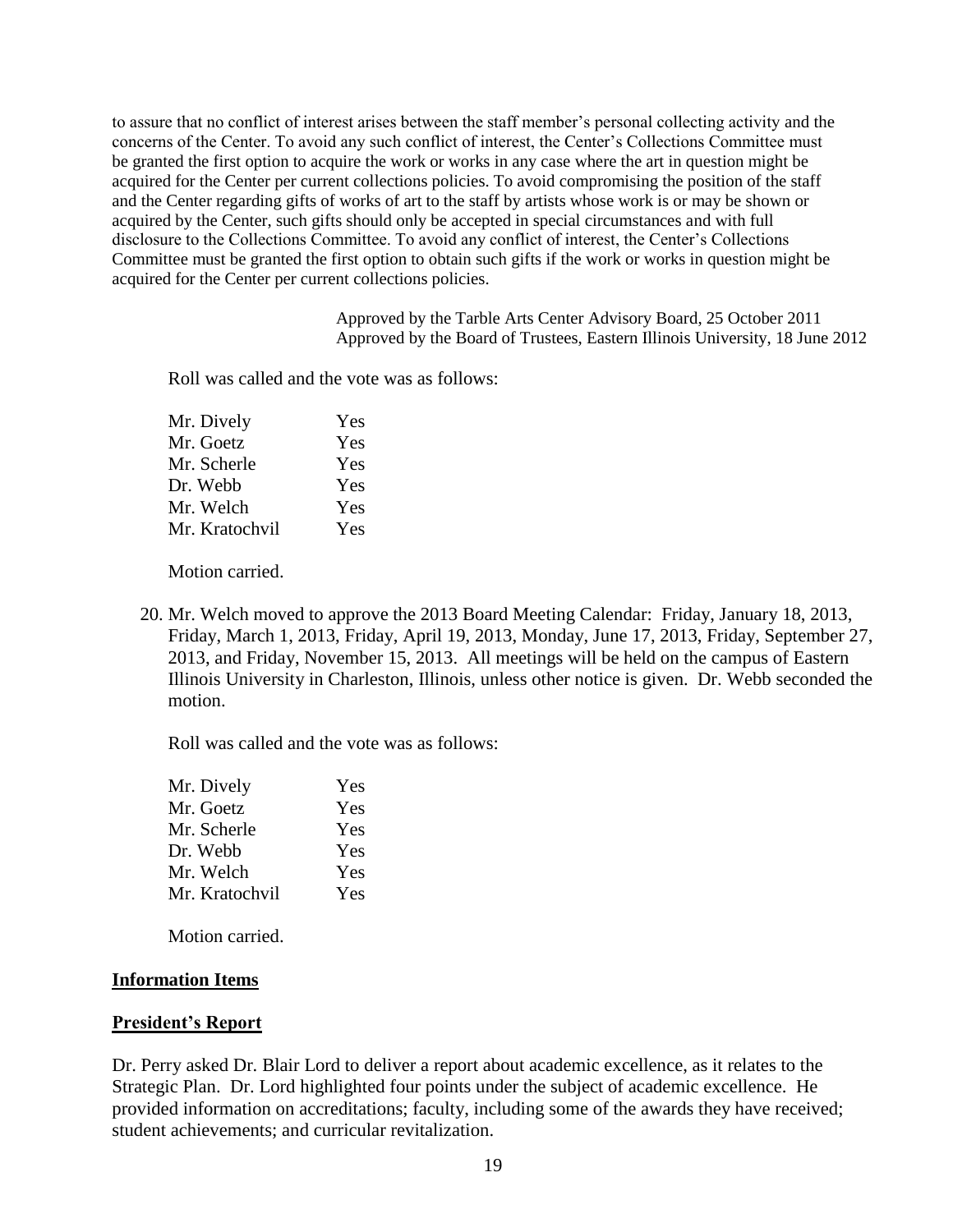### **Report from Board Chair**

Mr. Kratochvil shared some memories of his first visit to campus after being named to the Board of Trustees in August of 2004. He suggested that other board members also make occasional visits to campus, in order to see all the positive activities that are taking place daily.

### **Committee Reports**

Executive/Planning Committee – No report.

Board Relations Committee – No report.

Finance/Audit Committee – No report.

Board Regulations – No report.

Academic and Student Affairs Committee – Mr. Welch provided a brief report on a conference he recently attended, the National Conference of the National Center for the Study of Collective Bargaining in Higher Education and the Professions.

### **Reports from Constituencies**

Student Government – No report.

Faculty Senate – No report.

### **Summary of Purchases \$100,000 - \$249,999**

| Vendor                                              | Type of Purchase                                             | <b>Bids</b> | Amount       |
|-----------------------------------------------------|--------------------------------------------------------------|-------------|--------------|
| Duce Construction Co.<br>Champaign, IL              | Sidewalk construction and repair                             | 3           | \$245,509.00 |
| Mostardi Platt<br>Environmental<br>Oak Brook, IL    | Environmental consulting services                            | (B)         | \$240,000.00 |
| <b>SWS Environmental Svcs.</b>                      | Hazmat removal services                                      | (C)         | \$120,761.36 |
| Grunloh Construction, Inc.<br>Effingham, IL         | Life Science and Life Science Annex<br>drainage improvements | 2           | \$179,389.00 |
| Meadowbrook Meat Co.<br>Atlanta, GA                 | Resale food items                                            | (A)         | \$160,000.00 |
| <b>Kiefer Specialty Flooring</b><br>Lindenhurst, IL | Furnish and install rubber flooring<br>for McAfee gymnasium  | 5           | \$175,780.00 |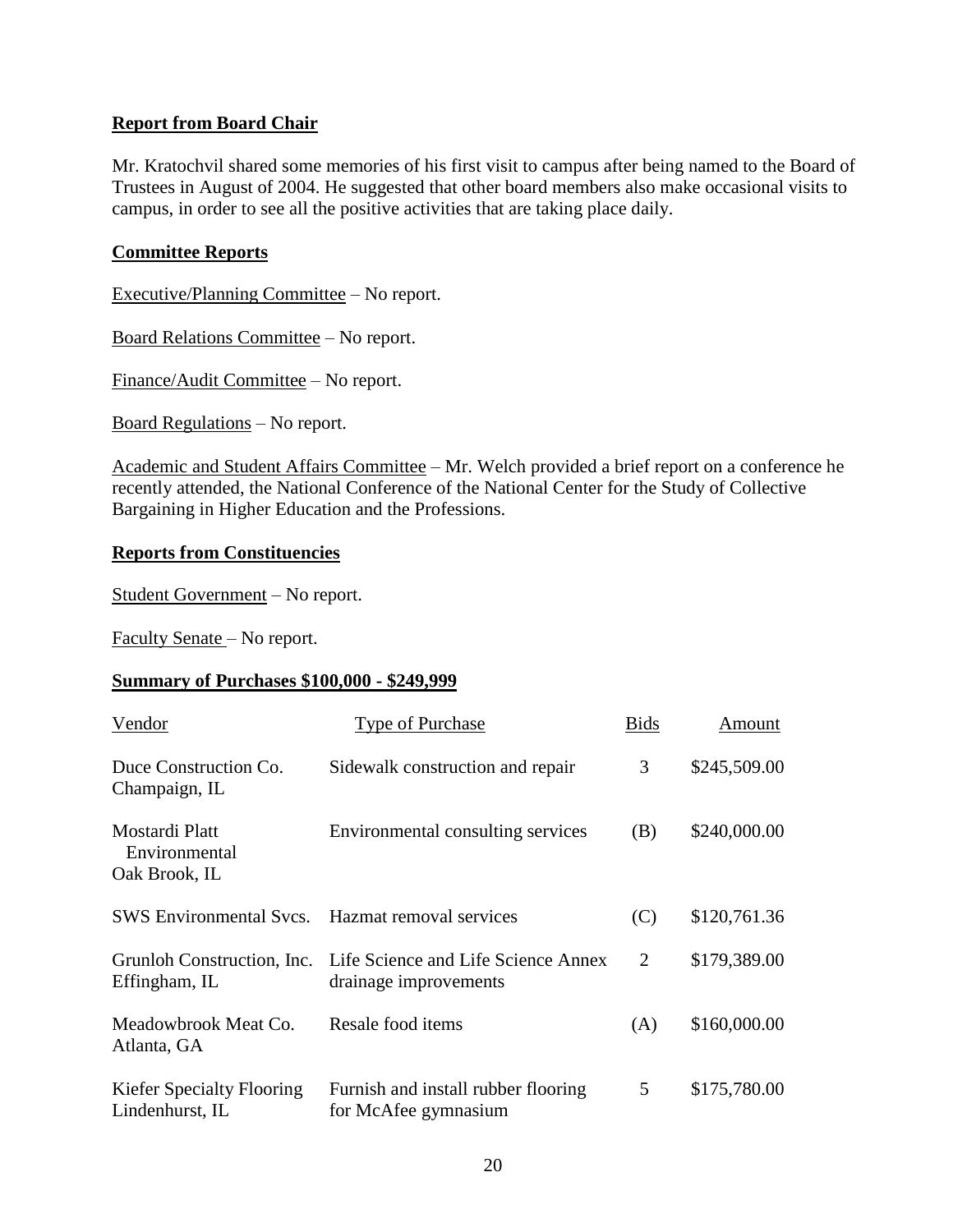| Veolia ES Solid Waste<br>Midwest, LLC<br>Charleston, IL       | Garbage and trash disposal                             | (D) | \$150,000.00   |
|---------------------------------------------------------------|--------------------------------------------------------|-----|----------------|
| <b>KAM Services</b><br>Mattoon, IL                            | Asbestos abatement                                     | (E) | \$150,000.00   |
| City of Charleston                                            | Fire protection and fire truck purchase<br>installment | (A) | \$350,000.00   |
| EBSCO Industries, Inc.<br>Cary, IL                            | Periodicals                                            | (A) | \$725,000.00   |
| McGraw-Hill Companies<br>Blacklick, OH                        | <b>Textbooks for rental</b>                            | (A) | \$520,000.00   |
| <b>MPS Von Holtzbrinck</b><br>Publishing<br>Atlanta, GA       | <b>Textbooks for rental</b>                            | (A) | \$200,000.00   |
| John Wiley & Sons, Inc.<br>Hoboken, NJ                        | <b>Textbooks for rental</b>                            | (A) | \$90,000.00    |
| <b>Pearson Education</b><br>Livonia, MI                       | <b>Textbooks for rental</b>                            | (A) | \$820,000.00   |
| Cengage Learning<br>Cincinnati, OH                            | Textbooks for rental                                   | (A) | \$600,000.00   |
| Cellco/Verizon<br>Basking Ridge, NJ                           | <b>Cell Phone Services</b>                             | (F) | \$110,000.00   |
| <b>Foster Brothers Wood</b><br>Products, Inc.<br>Auxvasse, MO | Wood chips                                             | (G) | \$1,300,000.00 |

(A) Sole Source, per Section 526.025 of the Illinois Procurement Code.

(B) Quality Based Selection

(C) Change order #1 resulting in a \$71,206.36 increase to January 2012 purchase order; due to estimation error in amount of hazardous materials to be removed

- (D) Renewal year two of option period two with additional two-year period options
- (E) Renewal option period seven includes 4% increase over last year
- (F) Change Order #1 resulting in \$30,000.00 increase in fiscal year 2012 purchase order; due to the addition of Athletics to the contract
- (G) Renewal year two of a four and one-half year agreement